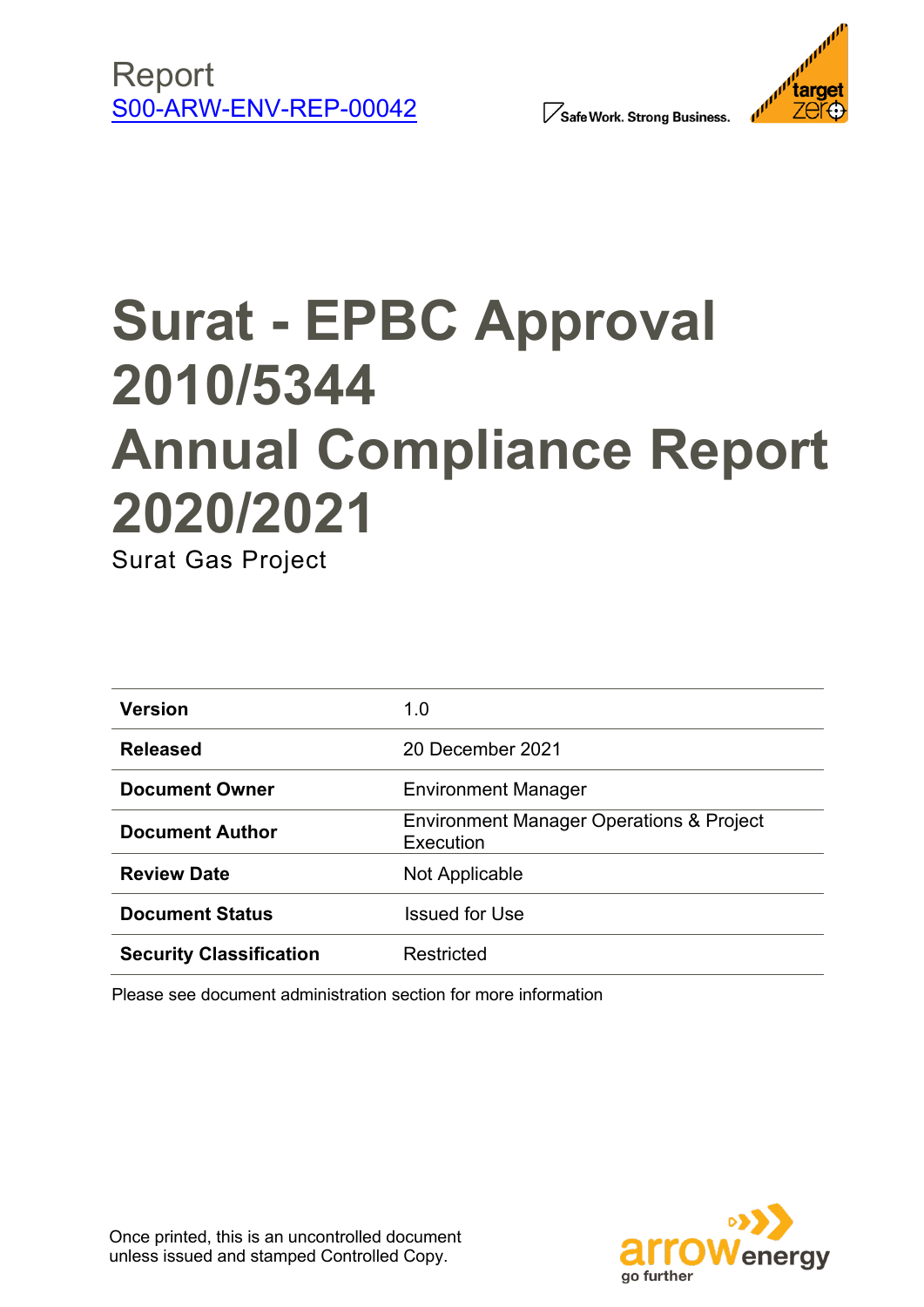| <b>Contents</b> |
|-----------------|
|-----------------|

| 1.  | <b>Purpose</b>                                                  | 3              |
|-----|-----------------------------------------------------------------|----------------|
| 2.  | <b>Description of activities</b>                                | 3              |
| 2.1 | <b>Approved activities</b>                                      | 3              |
| 2.2 | <b>Current activities</b>                                       | 3              |
| 3.  | <b>Approval conditions</b>                                      | 4              |
| 3.1 | <b>Compliance table</b>                                         | 4              |
| 3.2 | Referenced management plans                                     | 4              |
| 4.  | Non-compliance                                                  | 4              |
| 5.  | New environmental risks                                         | 4              |
| 6.  | Reconcilliation of impacts against disturbance limits           | 4              |
| 7.  | <b>Declaration of Accuracy</b>                                  | 6              |
| 8.  | <b>Document Administration</b>                                  | $\overline{7}$ |
|     | Appendix A: EPBC Approval 2010/5344 Conditions Compliance Table | 8              |

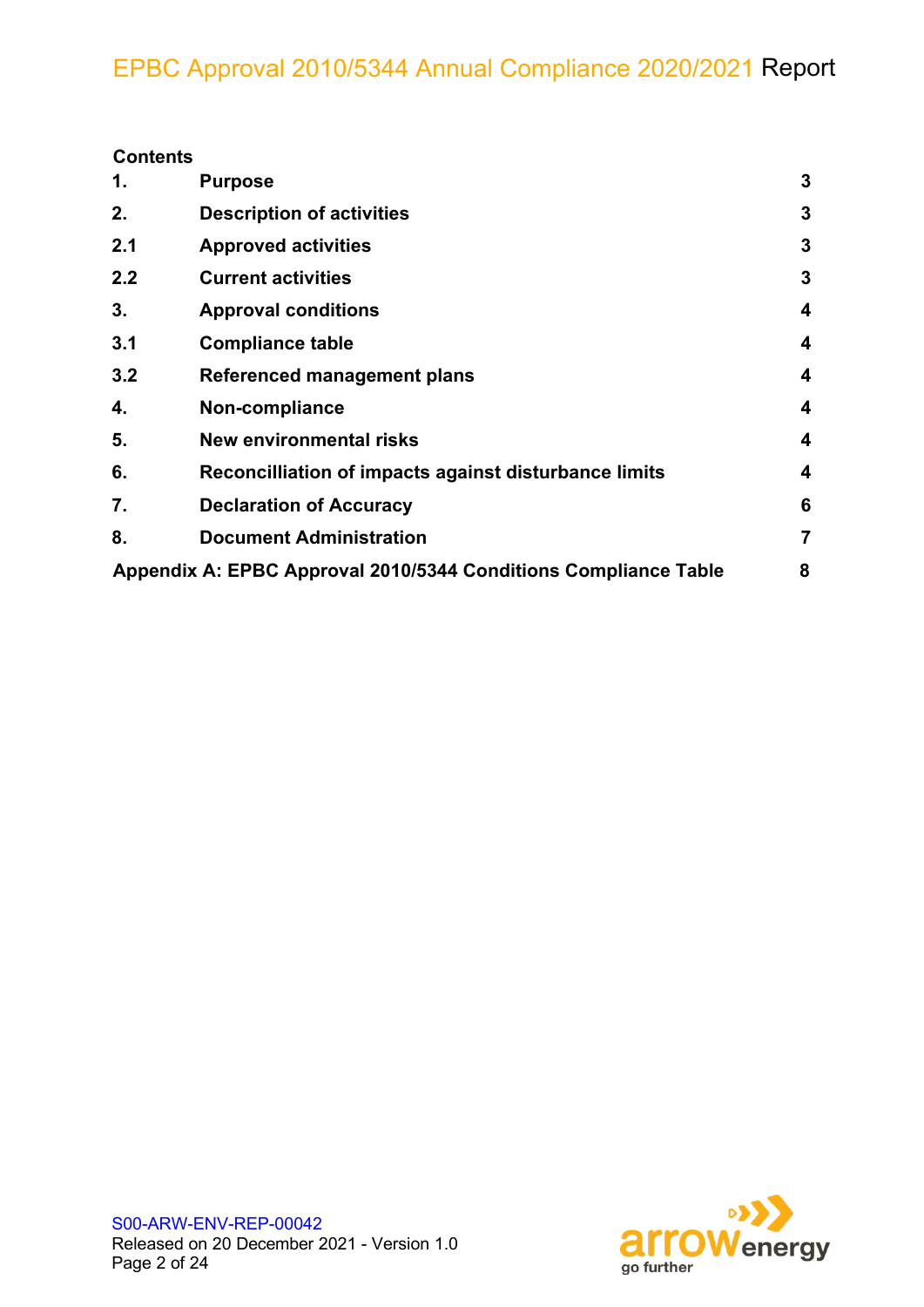### **1. Purpose**

This report addresses compliance with EPBC Approval 2010/5344 for the annual period between 22 October 2020 to 21 October 2021.

### **2. Description of activities**

#### **2.1 Approved activities**

EPBC Number – 2010/5344

Arrow Surat Gas Project (SGP)

Approval Holder: Arrow Energy Pty Ltd

ABN: 73 078 521 936

Approved Action: To expand coal seam gas operations in the Surat Basin, Queensland, as described in the referral received under the EPBC Act on 2 February 2010; and as described in the Surat Gas Project Environmental Impact Statement (March 2012) and Supplementary Report to the Environmental Impact Statement (June 2013). [See EPBC Act referral 2010/5344].

Decision Date: 31/10/2018

Location of Project: Surat Basin

Person Accepting responsibility for the report: Cecile Wake, CEO Arrow Energy

Dates for Reporting period: 22 October 2020 to 21 October 2021

Date of Preparation of report: 20 December 2021

#### **2.2 Current activities**

Clearing activities for three work packages (Broadwater Road / Nandi South, Duleen Kupunn West and David Daandine Connections) occurring in PL's 198, 230, 252 & 260, have recently commenced.

The 'as-disturbed' clearing extents associated with these projects are not available at the time of writing. The disturbances presented in this report are based on 'asplanned' extents only and include the entire work package. These will be reconciled with approved disturbance limits in subsequent compliance reports.

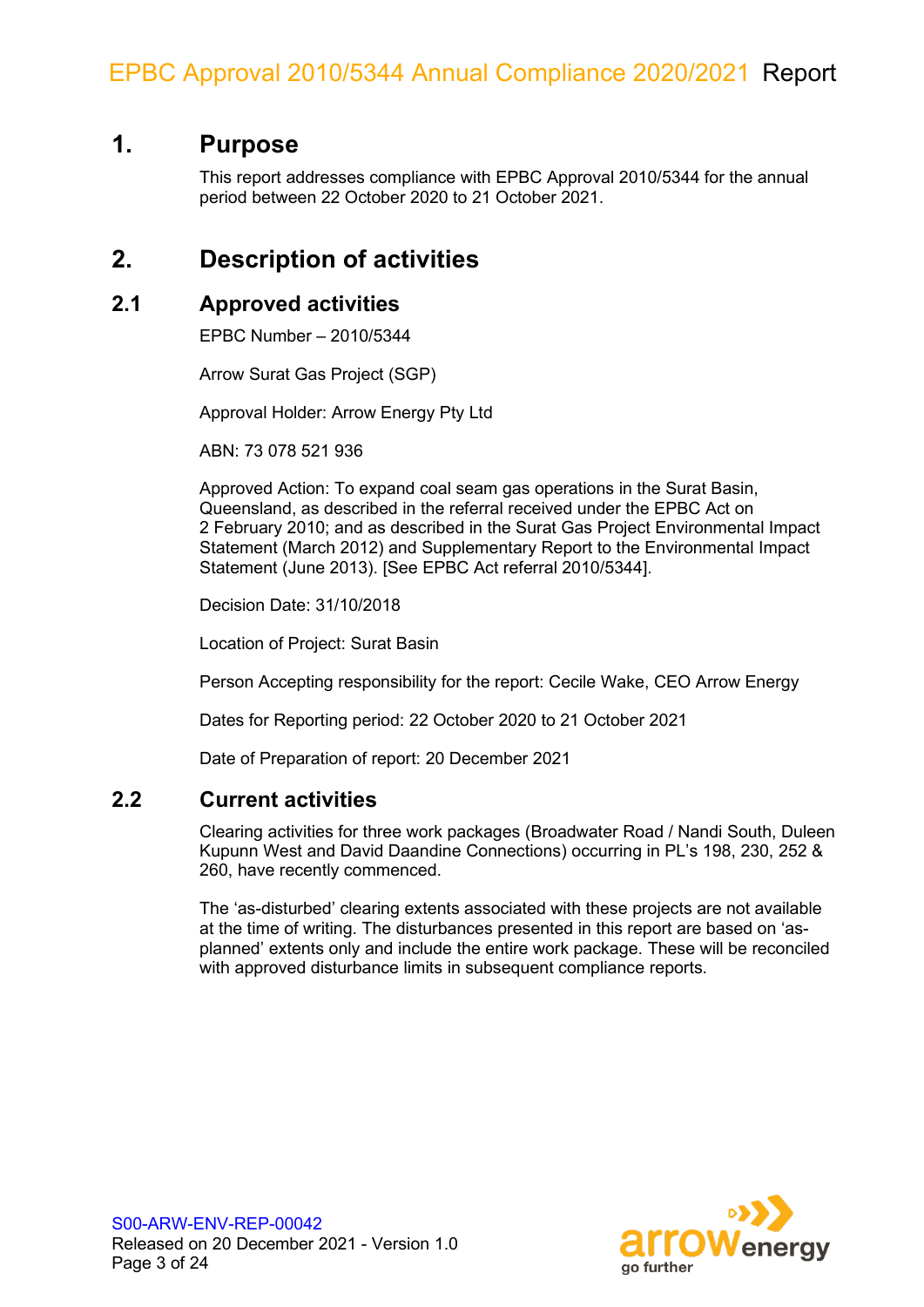### **3. Approval conditions**

#### **3.1 Compliance table**

Refer to Appendix A for the EPBC Approval Conditions Compliance Table, which demonstrates that all EPBC Approval 2010/5344 conditions have been considered and addressed and noting compliance with these conditions.

Records substantiating all activities associated with or relevant to approval conditions are stored in Arrow's file directories.

### **3.2 Referenced management plans**

The following management plans required under EPBC Approval 2010/5344 conditions are implemented and available on Arrows website.

- Surat Gas Project Species Impact Management Plan, November 2018 (SIMP)
- Surat Gas Project Stage 1 Offset Strategy, June 2019 (Offset Strategy)
- Surat Gas Project Stage 1 CSG Water Monitoring and Management Plan, December 2018 (WMMP)
- Surat Gas Project Updated CSG Water Monitoring and Management Plan, October 2019

### **4. Non-compliance**

Nil

### **5. New environmental risks**

Nil

### **6. Reconcilliation of impacts against disturbance limits**

In accordance with Condition 28, Table 1 below provides "*a report against disturbance limits*". The 'Stage 1 proposed disturbance' limits presented in the table below are those specified in Conditon 6 of the EPBC Approval 2010/5344.

Values presented in this table represent the cumulative totals based upon 'planned disturbance' footprints only for the current work packages. The adjustment of cumulative impact in Table 1 will be updated to reflect 'as-disturbed' footprints in subsequent annual reports.

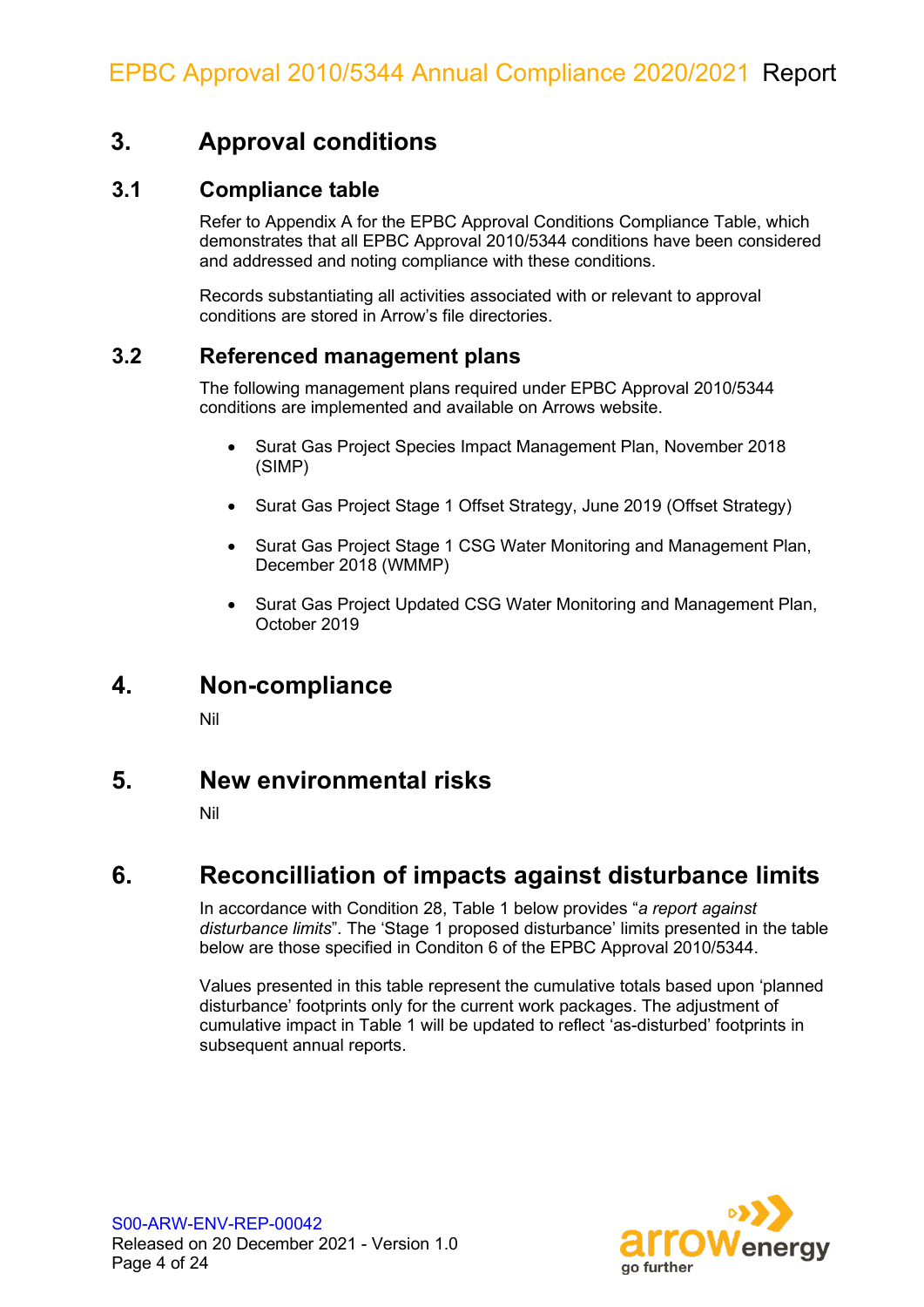| <b>Threatened Species#</b>                                                                                     | Whole of project<br>approved limits<br>(ha)                       | Stage 1 max.<br>disturbance<br>(ha) | <b>Cumulative</b><br>impact<br>total (ha)* |
|----------------------------------------------------------------------------------------------------------------|-------------------------------------------------------------------|-------------------------------------|--------------------------------------------|
| Curly-bark Wattle, Acacia curranii                                                                             | 1,210                                                             |                                     | 0                                          |
| Hando's Wattle, Acacia handonis                                                                                | 1,210                                                             |                                     | 0                                          |
| Belson's Panic, Homopholis belsonii                                                                            | 140                                                               |                                     | 0                                          |
| # Lobed Blue Grass, Bothriochloa biloba                                                                        | 305                                                               |                                     | <b>NA</b>                                  |
| # Kogan Waxflower, Philotheca sporadica                                                                        | 480                                                               | 105                                 | NA                                         |
| Prostanthera sp Dunmore                                                                                        | 380                                                               |                                     | 0                                          |
| Small-leaved Denhamia, Denhamia parvifolia                                                                     | 50                                                                |                                     | 0                                          |
| Calytrix gurulmundensis                                                                                        | 1,210                                                             |                                     | 0                                          |
| Ooline, Cadellia pentastylis                                                                                   | No disturbance                                                    |                                     | 0                                          |
| # Finger Panic Grass, Digitaria porrecta                                                                       | 174                                                               |                                     | <b>NA</b>                                  |
| Austral Toadflax, Thesium australe                                                                             | 160                                                               |                                     | 0                                          |
| Acacia Iauta                                                                                                   | 990                                                               |                                     | 0                                          |
| # Cobar Greenhood Orchid, Pterostylis cobarensis                                                               | 2,170                                                             |                                     | NA.                                        |
| Xerothamnella herbacea                                                                                         | 110                                                               |                                     | 0                                          |
| Hawkweed, Picris evae                                                                                          | 120                                                               |                                     | 0                                          |
| Austral Cornflower, Rhaponticum australe                                                                       | 160                                                               |                                     | 0                                          |
| Eucalyptus virens                                                                                              | 170                                                               |                                     | 0                                          |
| King Blue-grass, Dichanthium queenslandicum                                                                    | 160                                                               |                                     | 0                                          |
| Queensland White-gum, Eucalyptus argophloia                                                                    | 10                                                                |                                     | 0                                          |
| Macrozamia machinii                                                                                            | No disturbance                                                    |                                     | 0                                          |
| South-eastern Long-eared Bat, Nyctophilus corbeni                                                              | 4,080                                                             | 225                                 | 54.8                                       |
| Dunmall's Snake, Furina dunmalli                                                                               | 4,400                                                             | 300                                 | 94.7                                       |
| Five-clawed Worm-skink, Anomalopus mackayi                                                                     | 560                                                               | $\overline{2}$                      | 0                                          |
| Squatter Pigeon (Southern), Geophaps scripta scripta                                                           | 3,261                                                             | 203                                 | 0                                          |
| Regent Honeyeater, Anthochaera phrygia                                                                         | 20                                                                | 1                                   | 0                                          |
| Collared Delma, Delma torquata                                                                                 | 90                                                                | 11                                  | 0                                          |
| Yakka Skink, Egernia rugosa                                                                                    | 310                                                               | 19                                  | 0                                          |
| Australian Painted Snipe, Rostratula australis                                                                 | 5                                                                 |                                     | $\mathbf 0$                                |
| Koala, Phascolarctos cinereus                                                                                  | Not referenced in approval                                        |                                     | 6.007                                      |
| Greater Glider, Petauroides volans                                                                             | 2010/5344, however these species<br>are addressed in the approved |                                     | 2.33                                       |
| Painted Honeyeater, Grantiella picta                                                                           | SIMP and listed here for<br>completeness                          |                                     | 2.657                                      |
| <b>Threatened Ecological Communities</b>                                                                       |                                                                   |                                     |                                            |
| Brigalow (Acacia harpophylla dominant and co- dominant)                                                        | 106                                                               | 39                                  | 0                                          |
| Coolibah - Black Box Woodlands of the Darling Riverine Plains and the<br><b>Brigalow Belt South Bioregions</b> | 8                                                                 | 8                                   | 0                                          |
| Weeping Myall Woodlands                                                                                        | $\mathbf{1}$                                                      | $\mathbf 0$                         | $\mathbf 0$                                |
| Natural Grasslands of the Queensland Central Highlands and the northern<br><b>Fitzroy Basin</b>                | 0                                                                 | 0                                   | 0                                          |
| White Box-Yellow Box-Blakely's Red Gum Grassy Woodland and Derived<br>Native Grassland                         | 0                                                                 | 0                                   | $\mathbf 0$                                |

#### **Table 1: Reconcilliation of planned impacts against project maximum disturbance limits**



#### S00-ARW-ENV-REP-00042 Released on 20 December 2021 - Version 1.0 Page 5 of 24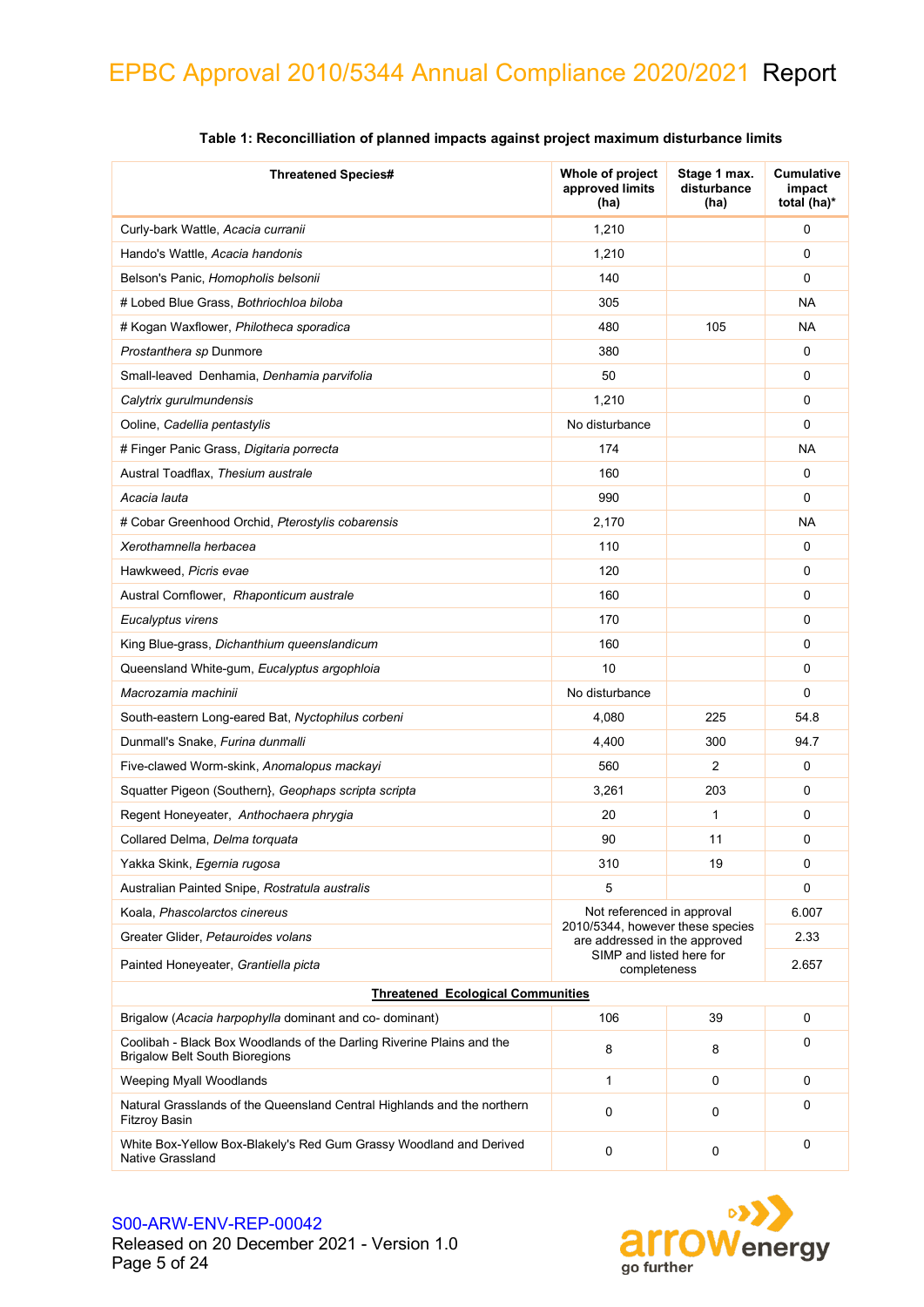| <b>Threatened Species#</b>                                                                     | Whole of project | Stage 1 max. | Cumulative  |
|------------------------------------------------------------------------------------------------|------------------|--------------|-------------|
|                                                                                                | approved limits  | disturbance  | impact      |
|                                                                                                | (ha)             | (ha)         | total (ha)* |
| Semi-evergreen vine thickets of the Brigalow Belt (North and South) and<br>Nandewar Bioregions |                  |              |             |

\*Areas based upon 'as planned' footprints. Further reconciliation will occur when 'as-disturbed' footprints become available. # Denotes delisted species – Arrow has prepared an amendment application to DAWE (dated 18<sup>th</sup> November 2021) to remove these species from the current approval.

### **7. Declaration of Accuracy**

*In making this declaration, I am aware that sections 490 and 491 of the Environment Protection and Biodiversity Conservation Act 1999 (Cth) (EPBC Act) make it an offence in certain circumstances to knowingly provide false or misleading information or documents. The offence is punishable on conviction by imprisonment or a fine, or both. I declare that all the information and documentation supporting this compliance report is true and correct in every particular. I am authorised to bind the approval holder to this declaration and that I have no knowledge of that authorisation being revoked at the time of making this declaration.*

| Signed:    |                                    |  |  |
|------------|------------------------------------|--|--|
| Full name: | Cecile Wake                        |  |  |
| Position:  | <b>Chief Executive Officer</b>     |  |  |
|            | Organisation: Arrow Energy Pty Ltd |  |  |
|            | ABN: 73 078 521 936                |  |  |
| Date:      | 15/01/2022                         |  |  |

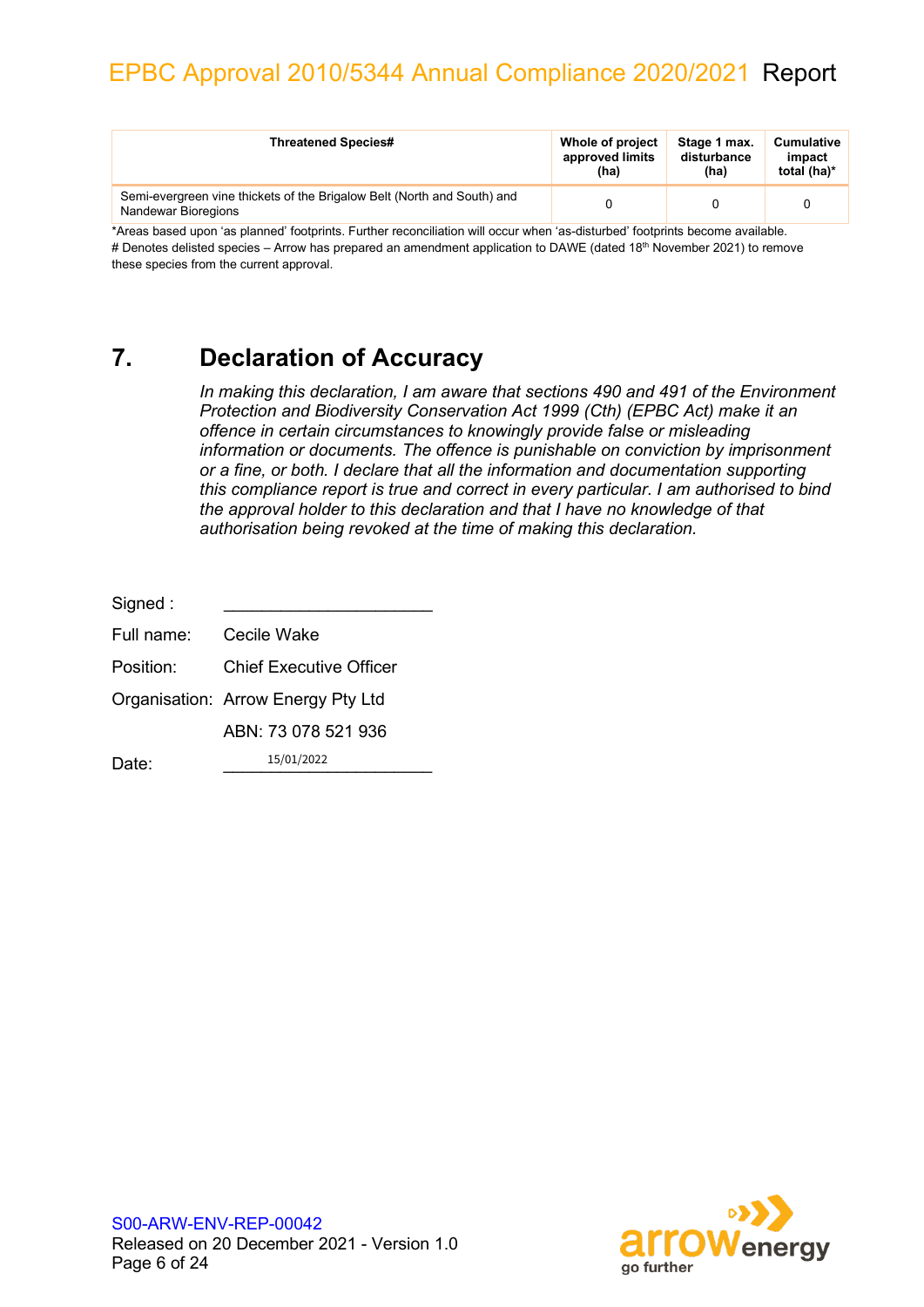### **8. Document Administration**

This document has been created using ORG-ARW-IMT-TEM-00005 v4.0

| <b>Revision Summary</b>           | Author                                                  |
|-----------------------------------|---------------------------------------------------------|
| <b>Issued for Use</b>             | <b>Daniel Potter</b>                                    |
|                                   |                                                         |
|                                   |                                                         |
| <b>Document title</b>             |                                                         |
|                                   |                                                         |
|                                   |                                                         |
|                                   |                                                         |
|                                   |                                                         |
|                                   |                                                         |
|                                   |                                                         |
|                                   |                                                         |
|                                   |                                                         |
|                                   |                                                         |
|                                   |                                                         |
| Incumbent                         | <b>Release Date</b>                                     |
| <b>Daniel Potter</b>              | 20 December 2021                                        |
| <b>Stakeholders and reviewers</b> |                                                         |
| <b>Incumbent</b>                  | <b>Review Date</b>                                      |
| Stephen Denner                    | 30 November 2021                                        |
| <b>Guy Young</b>                  | 01 December 2021                                        |
| Jamie Reilly                      | 16 November 2021                                        |
|                                   |                                                         |
|                                   | 20 December 2021<br><b>Controlled document location</b> |



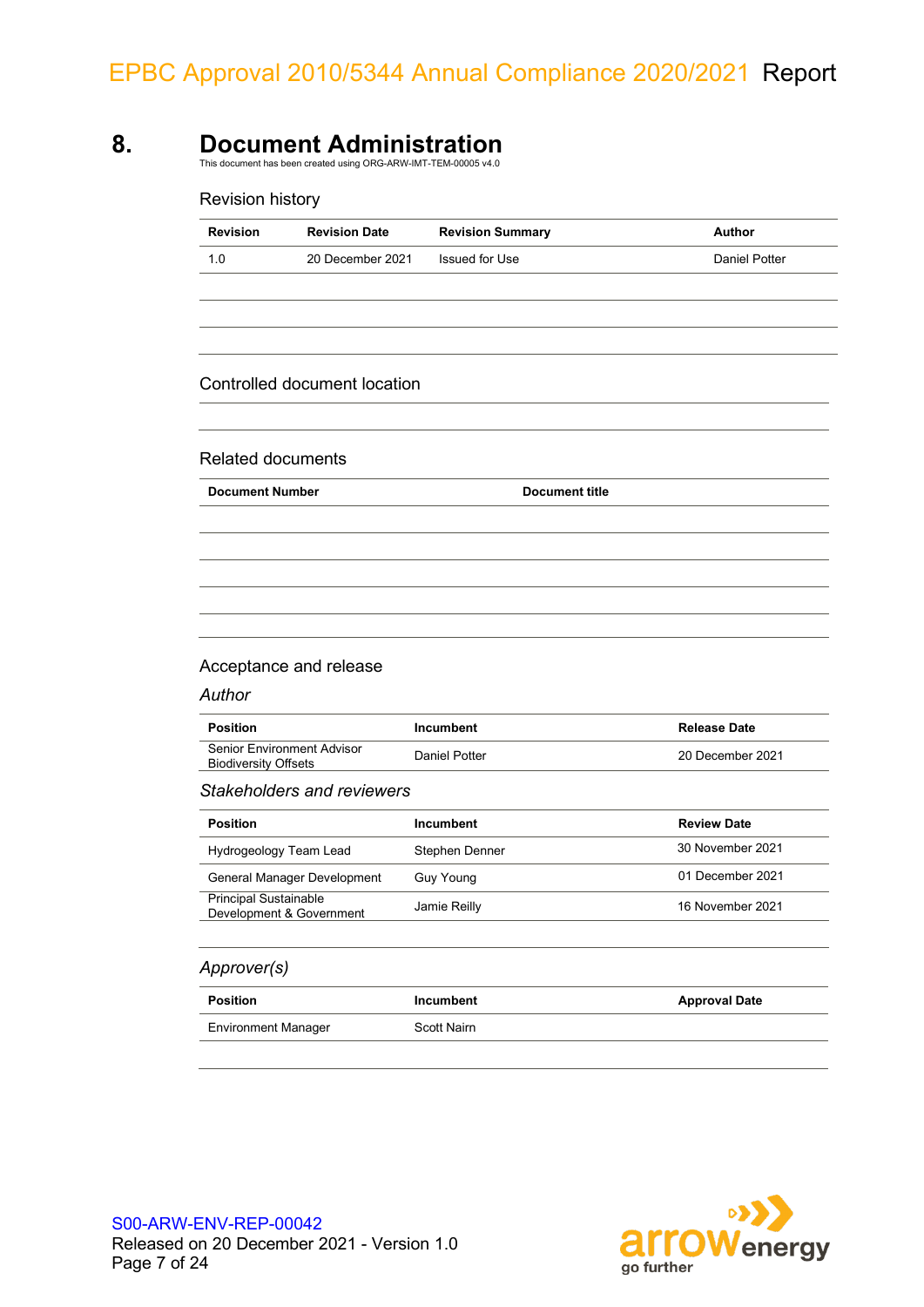## **Appendix A: EPBC Approval 2010/5344 Conditions Compliance Table**

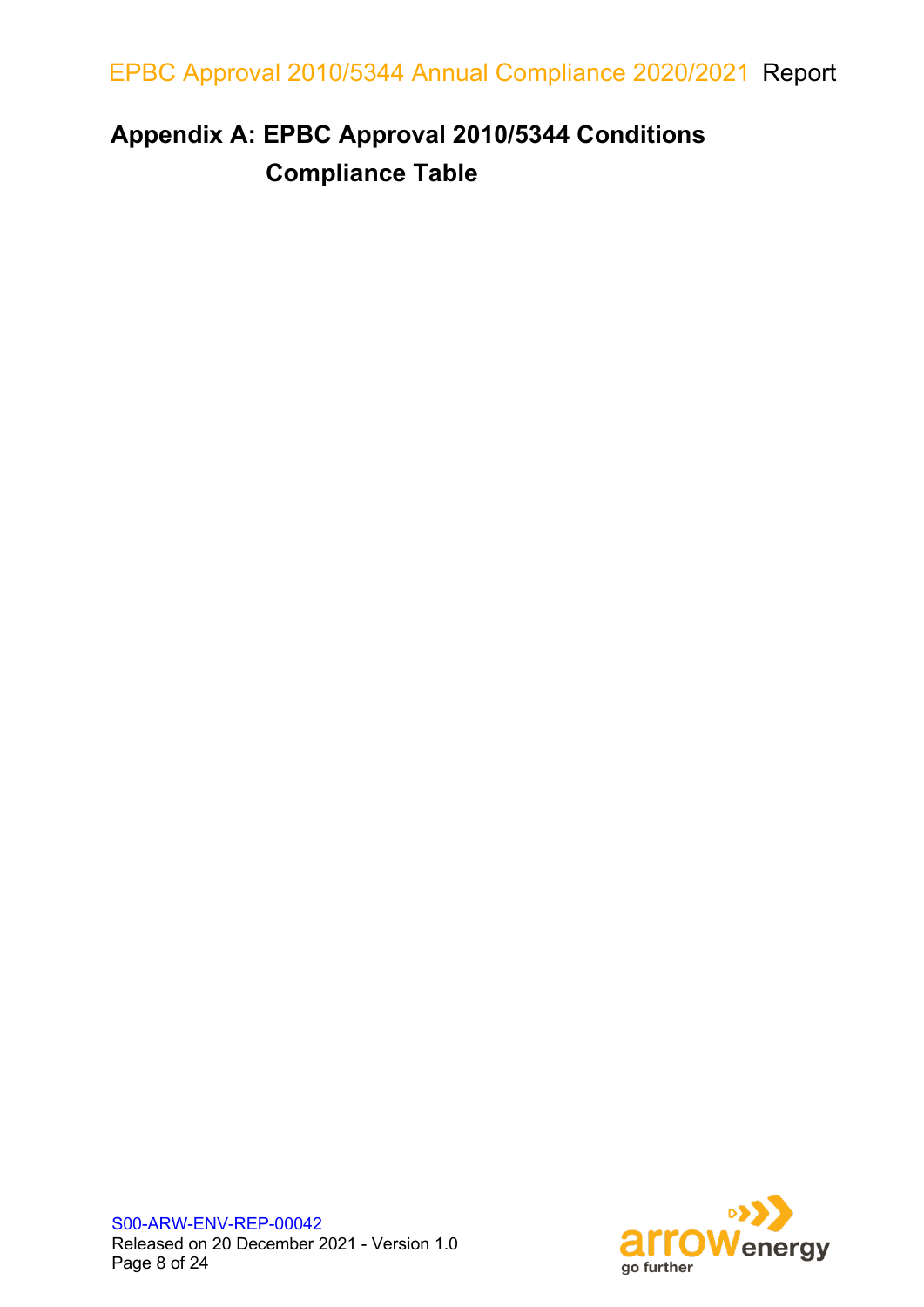### EPBC Approval 2010/5344 Annual Compliance 2020/2021

#### **Table 2: EPBC Conditions Compliance Table**

| <b>Condition</b> | <b>Description</b>                                                                                                                                                                                                       | Compliant/non-<br>compliant or not<br>applicable | <b>Compliance status</b>                                                                                                                                                                                                                                                                   |
|------------------|--------------------------------------------------------------------------------------------------------------------------------------------------------------------------------------------------------------------------|--------------------------------------------------|--------------------------------------------------------------------------------------------------------------------------------------------------------------------------------------------------------------------------------------------------------------------------------------------|
| $\mathbf 1$      | The Minister may determine that a plan, strategy or program approved by the<br>Queensland Government satisfies a plan, strategy or program required under these<br>conditions.                                           | Not applicable                                   |                                                                                                                                                                                                                                                                                            |
| $\mathbf{2}$     | For the purpose of the action, the approval holder must not take any action outside<br>the project area.                                                                                                                 | Compliant                                        | Activities during the reporting period<br>were undertaken in PL198, PL230,<br>PL238, PL252, PL260 and PL1040.                                                                                                                                                                              |
| 3                | The action is limited to a maximum of 6,500 coal seam gas production wells and<br>associated infrastructure                                                                                                              | Compliant                                        | A total of 79 production wells were<br>drilled during the reporting period.                                                                                                                                                                                                                |
| 4                | The approval holder must not undertake hydraulic fracturing.                                                                                                                                                             | Compliant                                        | Hydraulic fracturing was not undertaken<br>during the reporting period.                                                                                                                                                                                                                    |
| 5                | To protect those EPBC listed species and communities within the project area the<br>maximum disturbance limits in Table 1 apply to the project. The approval holder must<br>not exceed these maximum disturbance limits. | Compliant                                        | Table 1 of this EPBC 2010/5344<br>Annual Compliance Report reconciles<br>the planned impact with the maximum<br>disturbance limits and confirms that<br>Arrow has not exceeded these limits.                                                                                               |
| 6                | To protect those EPBC listed species and communities within the project area the<br>maximum disturbance limits in Table 2 apply to Stage 1. The approval holder must<br>not exceed these maximum disturbance limits.     | Compliant                                        | Table 1 of this EPBC 2010/5344<br>Annual Compliance Report reconciles<br>the planned impact of Project Stage 1<br>with the Project Stage 1 maximum<br>disturbance limits as referenced in the<br>approved SGP Offset Strategy and<br>confirms that Arrow has not exceeded<br>these limits. |

S00-ARW-ENV-REP-00042 Released on 20 December 2021 - Version 1.0 Page 9 of 24

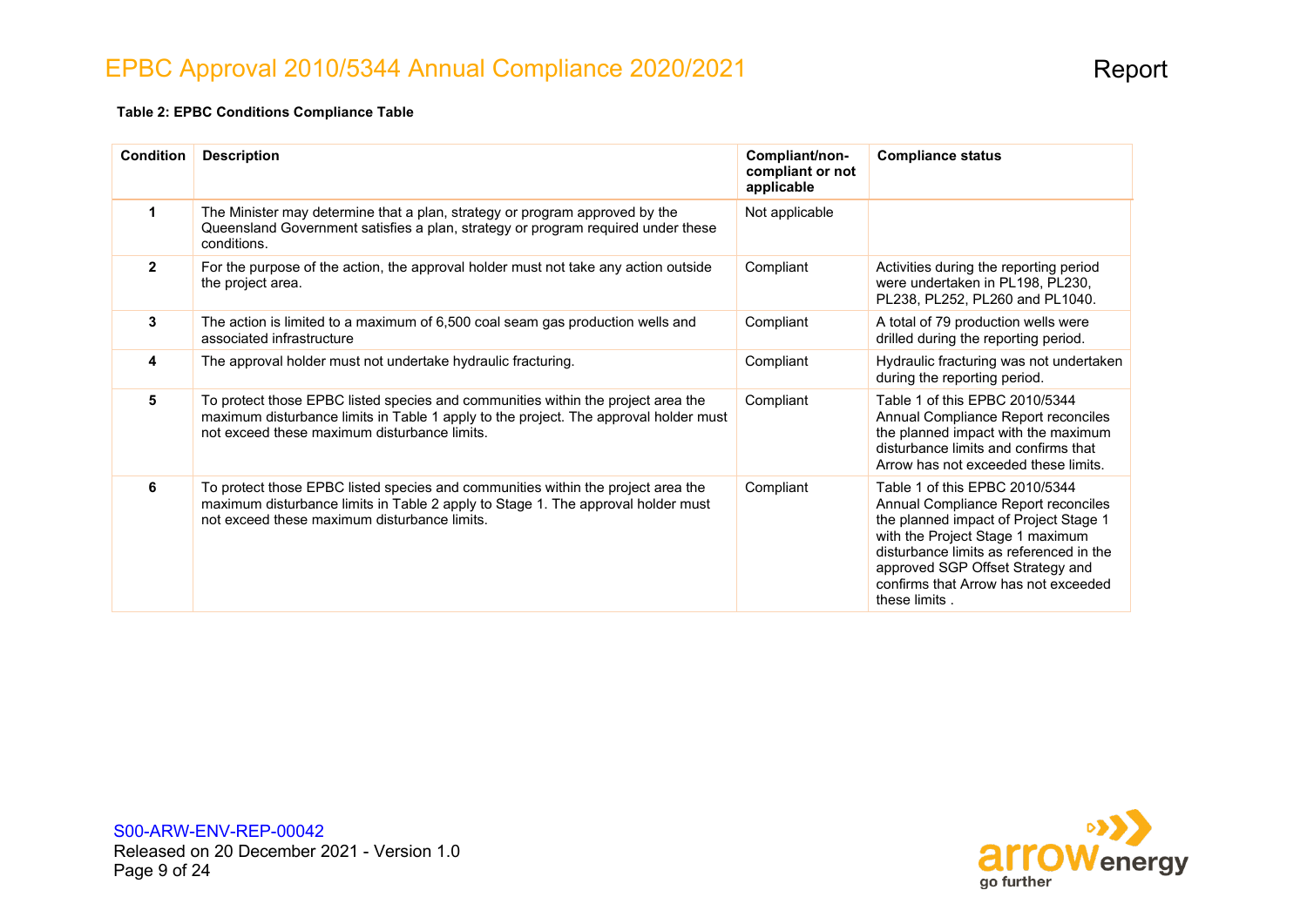| <b>Condition</b> | <b>Description</b>                                                                                                                                                                                                                                                                                                                                                                                                                                                                                                                                                                                                                                                                                                                                                                                                                                                                                                                                                                                                                                                                                         | Compliant/non-<br>compliant or not<br>applicable                                                                                          | <b>Compliance status</b>                                                                                                                                                                                                                                      |
|------------------|------------------------------------------------------------------------------------------------------------------------------------------------------------------------------------------------------------------------------------------------------------------------------------------------------------------------------------------------------------------------------------------------------------------------------------------------------------------------------------------------------------------------------------------------------------------------------------------------------------------------------------------------------------------------------------------------------------------------------------------------------------------------------------------------------------------------------------------------------------------------------------------------------------------------------------------------------------------------------------------------------------------------------------------------------------------------------------------------------------|-------------------------------------------------------------------------------------------------------------------------------------------|---------------------------------------------------------------------------------------------------------------------------------------------------------------------------------------------------------------------------------------------------------------|
| <b>7A</b>        | Prior to the commencement of Stage 1, the approval holder must prepare and submit<br>an EPBC Species Impact Management Plan for the Minister's written approval. The<br>EPBC Species Impact Management Plan must include:<br>a. measures that will be taken to avoid, mitigate and manage impacts to EPBC listed<br>threatened species and their habitat during clearance of vegetation, including the<br>involvement of a suitably qualified person at all times during clearance of vegetation;<br>b. measures that will be taken to avoid, mitigate and manage impacts to EPBC listed<br>threatened species and their habitat and to EPBC communities during construction,<br>operation and decommissioning of the action;<br>c. a monitoring program to determine the success of mitigation and management<br>measures to ensure adaptive management for the duration of this approval; and<br>d. a description of how measures proposed in the EPBC Species Impact<br>Management Plan are consistent with the measures in relevant conservation advice,<br>recovery plans and threat abatement plans. | Compliant                                                                                                                                 | Arrow prepared and had approved by<br>the minister, an EPBC SIMP for Project<br>Stage 1 (approval date 14 December<br>2018) which was prior to the start of the<br>SGP Project (22 <sup>nd</sup> October 2020).                                               |
| <b>7B</b>        | The approval holder must not commence Stage 1 until an EPBC Species Impact<br>Management Plan has been approved by the Minister in writing. The approved EPBC<br>Species Impact Management Plan must be implemented by the approval holder.                                                                                                                                                                                                                                                                                                                                                                                                                                                                                                                                                                                                                                                                                                                                                                                                                                                                | Compliant                                                                                                                                 | Arrow prepared and had approved by<br>the minister (in writing) an EPBC SIMP<br>for Project Stage 1 (approval date<br>14 December 2018) which was prior to<br>the start of the SGP Project (22nd<br>October 2020). The approved SIMP is<br>being implemented. |
| <b>8A</b>        | If the approval holder has provided an offset in respect of impacts predicted for a<br>development stage of the project which subsequently are not realised, such parts of<br>the offset in excess of the obligation for that development stage can be applied<br>towards offsets required for the impacts of subsequent development stages.                                                                                                                                                                                                                                                                                                                                                                                                                                                                                                                                                                                                                                                                                                                                                               | Noted, only just<br>commenced<br>Stage 1 and<br>securing an offset<br>property.<br>Reconcilliation will<br>be undertaken at<br>next stage | Arrow is currently securing offset<br>properties that comply with the<br>principles of the EPBC Act<br>Environmental Offsets Policy.<br>Currently, Arrow is negotiating to<br>secure a single offset property for the<br>delivery of land based offsets.      |

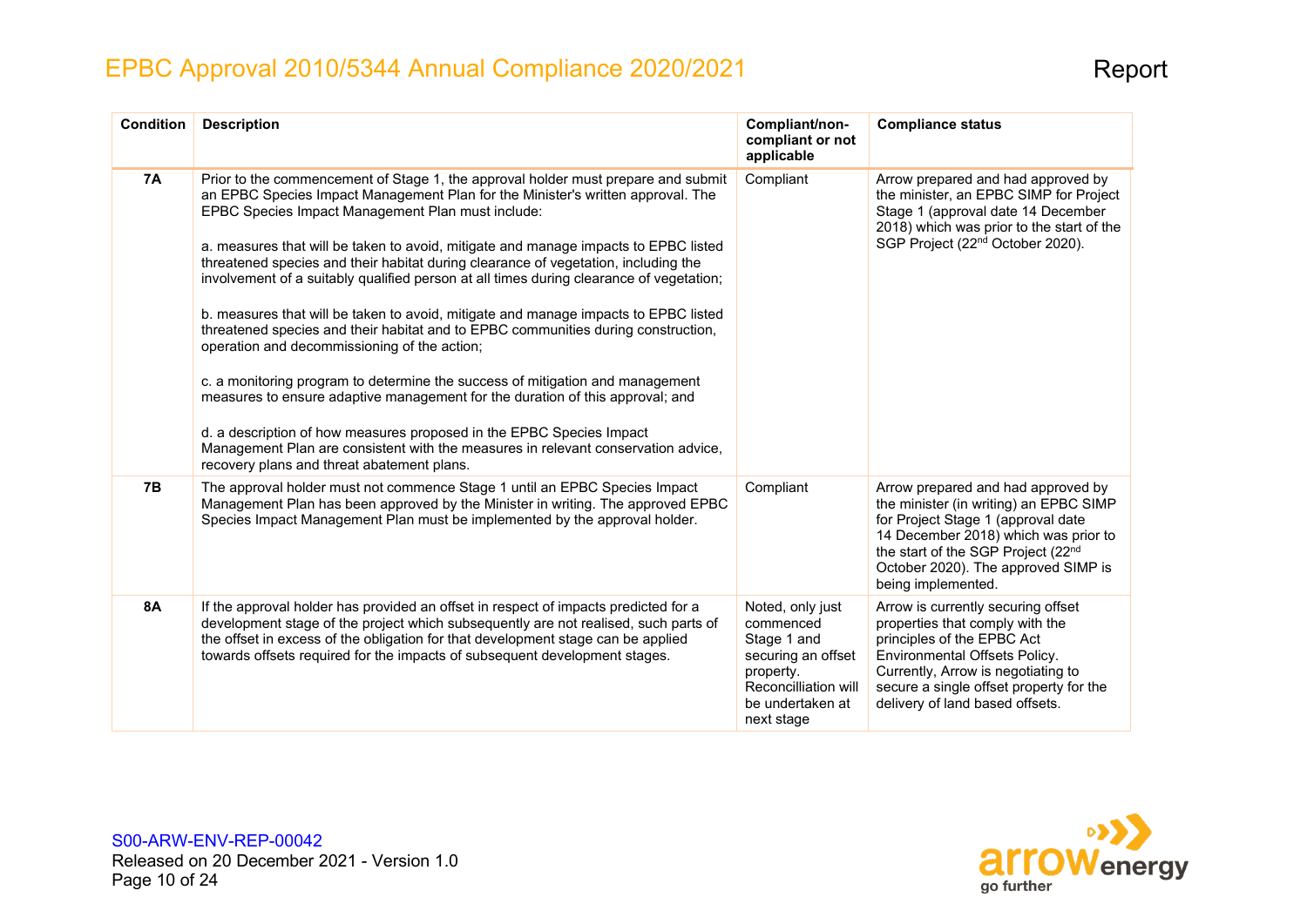| <b>Condition</b> | <b>Description</b>                                                                                                                                                                                                                                                                                                                                                                                                          | Compliant/non-<br>compliant or not<br>applicable | <b>Compliance status</b>                                                                                                                                                                                                     |
|------------------|-----------------------------------------------------------------------------------------------------------------------------------------------------------------------------------------------------------------------------------------------------------------------------------------------------------------------------------------------------------------------------------------------------------------------------|--------------------------------------------------|------------------------------------------------------------------------------------------------------------------------------------------------------------------------------------------------------------------------------|
| 8B               | The Offset Strategy may be prepared and submitted to the Minister for approval in<br>stages. Each stage of the Offset Strategy must provide information in respect of the<br>subsequent development stage to commence and all earlier development stages. A<br>development stage must not commence until an Offsets Strategy addressing offset<br>obligations for that development stage has been approved by the Minister. | Compliant                                        | Arrow submitted an Offset Strategy for<br>Project Stage 1 to the Minister which<br>was approved on 7 July 2019.                                                                                                              |
| 8C               | The Offset Strategy must:<br>a. include a strategy to secure the offsets proposed for the residual significant<br>impacts to the EPBC listed species and EPBC communities for the subsequent<br>development Stage;                                                                                                                                                                                                          | Compliant                                        | The approved Offset Strategy included<br>all aspects in Condition 8C.                                                                                                                                                        |
|                  | b. include a map fo the location of each EPBC listed threatened species and its<br>habitat and EPBC community in relation to infrastructure for the subsequent<br>development stage;                                                                                                                                                                                                                                        |                                                  |                                                                                                                                                                                                                              |
|                  | c. describe the potential risks to the successful implementation of the Offset Strategy,<br>and the contingency measures that would be implemented to mitigate against these<br>risks;                                                                                                                                                                                                                                      |                                                  |                                                                                                                                                                                                                              |
|                  | d. detail how the approval holder will address any residual significant imapcts to any<br>EPBC listed threatened species and its habitat and/or EPBC communities not<br>identified in Table 1, in accordance with the EPBC Act Offsets Policy; and<br>e. specify the proposed legal mechanism and timeframe for securing the offset(s).                                                                                     |                                                  |                                                                                                                                                                                                                              |
| <b>8D</b>        | The approval holder must not commence the action until the Offset Strategy for<br>Stage 1 has been approved by the Minister in writing. The approved Offset Strategy<br>must be implemented by the approval holder.                                                                                                                                                                                                         | Compliant                                        | Arrow submitted an Offset Strategy for<br>Project Stage 1 to the Minister which<br>was approved on 7 July 2019.<br>Project Stage 1 commenced on 22<br>October 2020.<br>The approved Offset Strategy is being<br>implemented. |

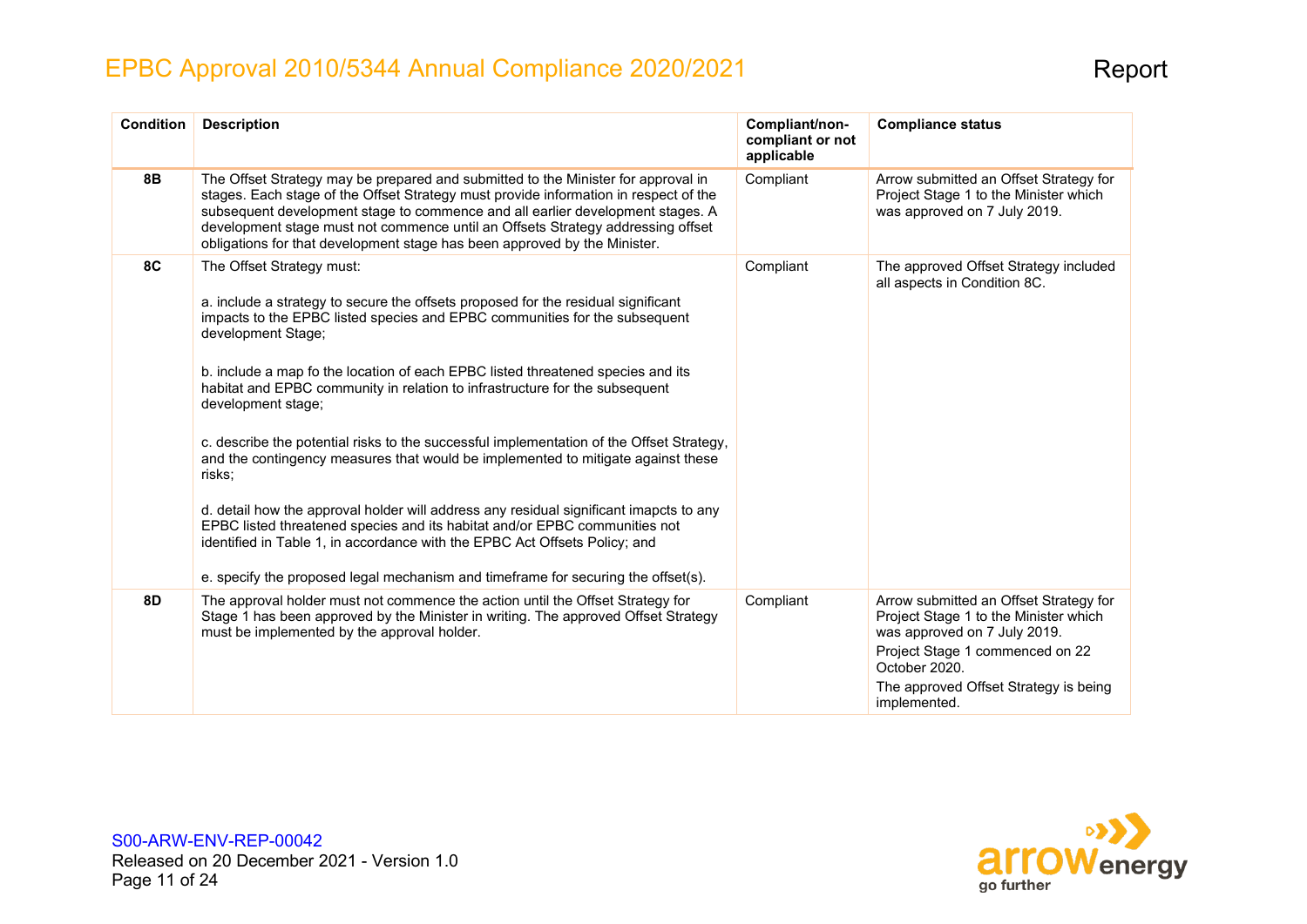| <b>Condition</b> | <b>Description</b>                                                                                                                                                                                                                                                                                                                                                                                                                                                                                                                                                                                                                                                                                                                                                                                                                                                                                                                                                                                                                                                                                                                                                                       | Compliant/non-<br>compliant or not<br>applicable | <b>Compliance status</b>                                                                                                                                                                                                                                                                          |
|------------------|------------------------------------------------------------------------------------------------------------------------------------------------------------------------------------------------------------------------------------------------------------------------------------------------------------------------------------------------------------------------------------------------------------------------------------------------------------------------------------------------------------------------------------------------------------------------------------------------------------------------------------------------------------------------------------------------------------------------------------------------------------------------------------------------------------------------------------------------------------------------------------------------------------------------------------------------------------------------------------------------------------------------------------------------------------------------------------------------------------------------------------------------------------------------------------------|--------------------------------------------------|---------------------------------------------------------------------------------------------------------------------------------------------------------------------------------------------------------------------------------------------------------------------------------------------------|
| <b>9A</b>        | At least 3 months prior to the commencement of any development stage after Stage<br>1, the approval holder must submit a revised Offset Strategy for approval by the<br>Minister. The updated Offset Strategy must include:<br>a. a strategy to secure the minimum offsets propoesed for the residual significant<br>impacts to the EPBC listed species and communities for the subsequent<br>development stage;<br>b. a map of the location of each EPBC listed threatened species and it habitat and<br>EPBC Community in relation to infrastructure for the subsequent development stage;<br>c. the information required for the Offset Strategy Conditions 8Ca to 8Ce for the<br>subsequent development stage;<br>d. demonstration of how any proposed offset builds on offsets already secured and<br>will contribute to a larger strategic offset for whole of project impacts;<br>e. performance and completion criteria for evaluating the management of offset<br>areas;<br>f. reconciliation of impacts predicted in the subsequent development stage and actual<br>disturbance in preceding development stages against the maxiumum disturbance<br>limits set out in Table 1. | Not applicable                                   | Arrow has not commenced and is not<br>commencing the next Project<br>development stage within 3 months of<br>this report.                                                                                                                                                                         |
| <b>10A</b>       | Offsets for development stages must must be in accordance with the mechanism<br>identified in the Offset Strategy and must be registered and legally secured in<br>accordance with Queensland legislation prior to commencement of any subsequent<br>development stage.                                                                                                                                                                                                                                                                                                                                                                                                                                                                                                                                                                                                                                                                                                                                                                                                                                                                                                                  | Not applicable                                   | Arrow is currently preparing an OAMP<br>for approval by the Minister. The OAMP<br>will contain detail on the proposed<br>Offset Property and once approved the<br>Property will be secured via a Voluntary<br>Declaration as per the Strategy.<br>Arrow has not commenced next Project<br>Stages. |

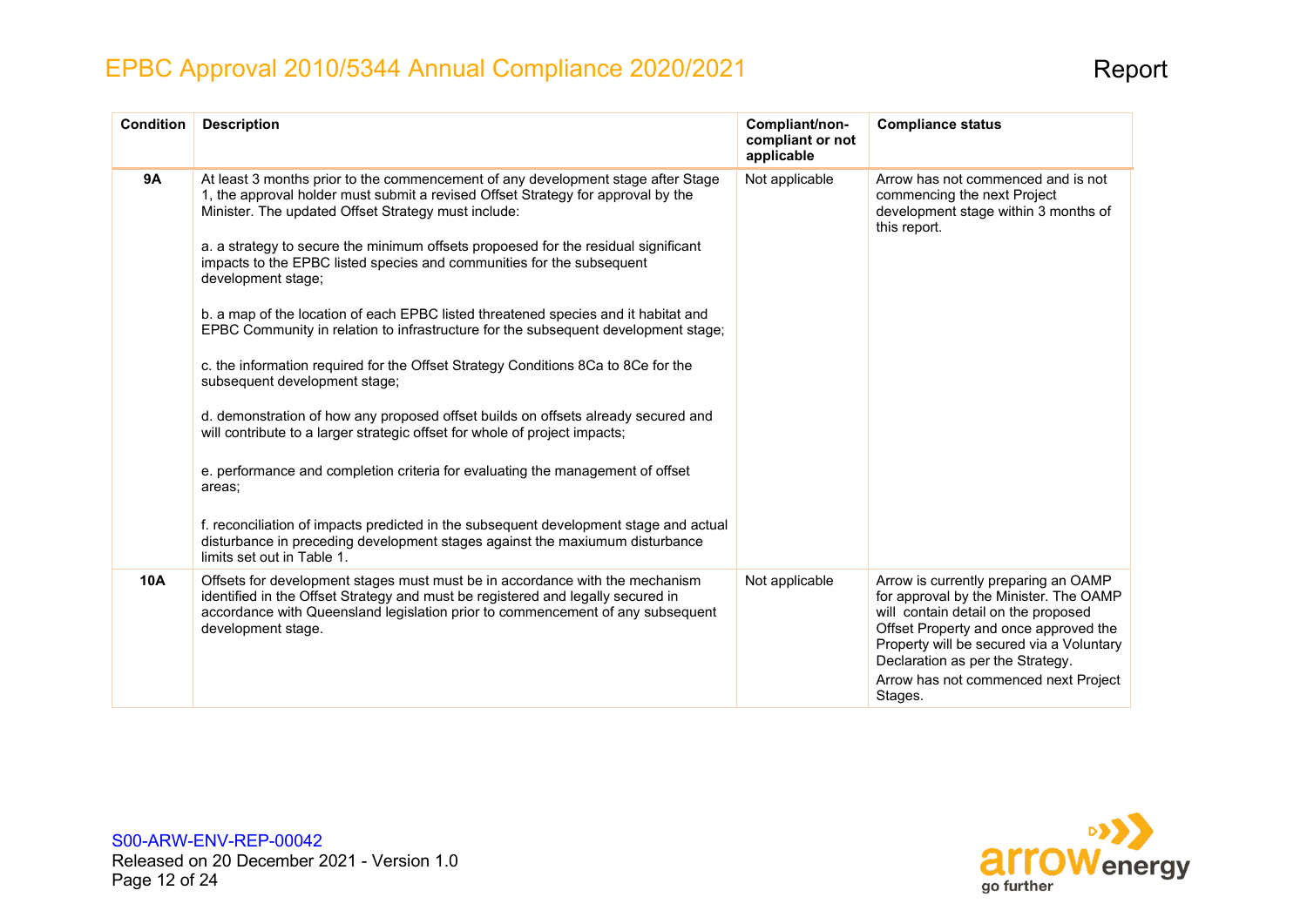| <b>Condition</b> | <b>Description</b>                                                                                                                                                                                                                           | Compliant/non-<br>compliant or not<br>applicable | <b>Compliance status</b>                                                                                          |
|------------------|----------------------------------------------------------------------------------------------------------------------------------------------------------------------------------------------------------------------------------------------|--------------------------------------------------|-------------------------------------------------------------------------------------------------------------------|
| 10B              | Within 12 months of project commencement or the Minister approving the Offset<br>Strategy for a subsequent development stage, the approval holder must submit for<br>approval of the Minister an Offset Area Management Plan which includes: | Compliant                                        | Arrow is currently preparing an OAMP<br>for approval by the Minister within 12<br>months of project commencement. |
|                  | a. a description of the management measures that will be implemented to protect<br>EPBC listed threatened species and communities in each offset area;                                                                                       |                                                  |                                                                                                                   |
|                  | b. details of how the proposed offset(s) and Offset Area Management Plan are<br>consistent with the principles EPBC Act Offsets Policy;                                                                                                      |                                                  |                                                                                                                   |
|                  | c. a field validation survey and baseline description of the current condition (prior to<br>any management activities) of the offset area(s), including existing vegetation;                                                                 |                                                  |                                                                                                                   |
|                  | d. a description and map (including shapefile(s)) to clearly define the location and<br>boundaries of the offset area(s), accompanied by the offset attributes;                                                                              |                                                  |                                                                                                                   |
|                  | e. information about how the offset area(s) provide connectivity with other relevant<br>habitats and biodiversity corridors including a map depicting the offset areas in<br>relation to other habitats and biodiversity corridors;          |                                                  |                                                                                                                   |
|                  | f. details of how proposed management measures take into account relevant<br>approved conservation advices and are consisitent with the measures contained in<br>relevant recovery plans and threat abatement plans;                         |                                                  |                                                                                                                   |
|                  | g. completion criteria and performance targets for evaluating the effectiveness of<br>Offset Area Management Plan implementation, and criteria for triggering corrective<br>actions (if necessary);                                          |                                                  |                                                                                                                   |
|                  | h. a program to monitor, report on and review the effectiveness of the Offset Area<br>Management Plan;                                                                                                                                       |                                                  |                                                                                                                   |
|                  | i. a description of potential risks to the successful implementation of the offset(s) and<br>Offset Area Management Plan, and contingency measures that would be<br>implemented to mitigate against these risks.                             |                                                  |                                                                                                                   |
| <b>11A</b>       | The approval holder cannot commence the subsequent development stage until the<br>Offset Area Management Plan for the current development stage has been approved<br>by the Minister in writing.                                             | Not applicable                                   | Arrow has not commenced next Project<br>development stage.                                                        |

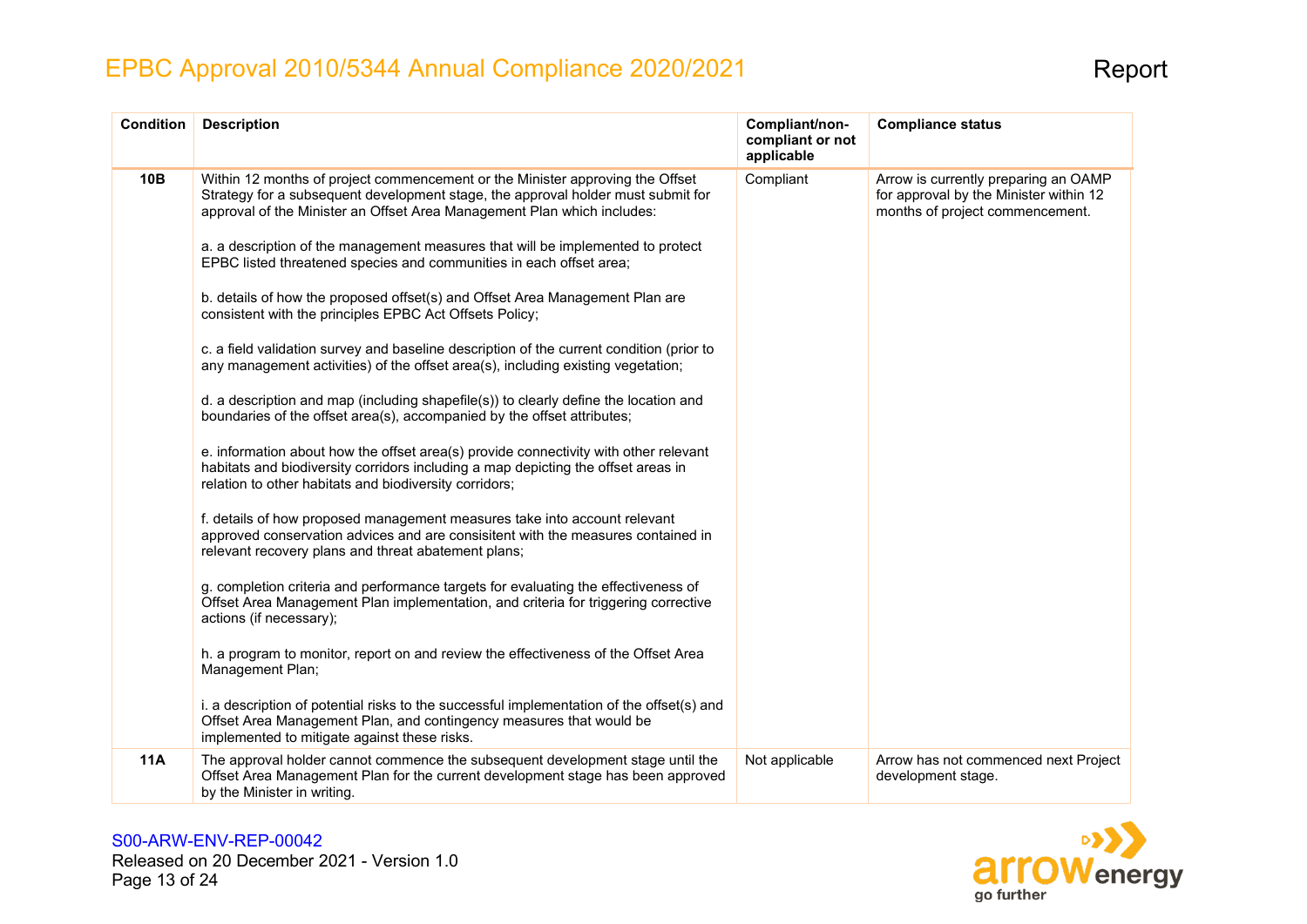| 13 | Prior to commencement, the proponent must submit a Stage 1 Coal Seam Gas<br>Water Monitoring and Management Plan (Stage 1 CSG WMMP) for the approval of<br>the Minister who may seek the advice of an expert panel. The Stage 1 CSG WMMP<br>must include:                                                                                                                                                                                                                                  | Compliant | The SGP Stage 1 CSG WMMP was<br>approved by DoEE on 18 December<br>2018. The WMMP addresses all parts<br>of Condition 13. |
|----|--------------------------------------------------------------------------------------------------------------------------------------------------------------------------------------------------------------------------------------------------------------------------------------------------------------------------------------------------------------------------------------------------------------------------------------------------------------------------------------------|-----------|---------------------------------------------------------------------------------------------------------------------------|
|    | a. an analysis of the results of the most recent OGIA model (built or endorsed by<br>OGIA), relevant to all of the project's tenement areas;                                                                                                                                                                                                                                                                                                                                               |           |                                                                                                                           |
|    | b. a fit for purpose numerical simulation to assess potential impacts on water<br>resources arising from the action in the project area, subsequent surface water-<br>groundwater interactions in the Condamine Alluvium and impacts to dependent<br>ecosystems;                                                                                                                                                                                                                           |           |                                                                                                                           |
|    | c. an assessment of potential impacts from the action on non-spring based<br>groundwater dependent ecosystems through potential changes to surface-<br>groundwater connectivity and interactions with the sub-surface expression of<br>groundwater;                                                                                                                                                                                                                                        |           |                                                                                                                           |
|    | d. an assessment of predicted project wide groundwater drawdown levels and<br>pressures from the action, together with confidence levels;                                                                                                                                                                                                                                                                                                                                                  |           |                                                                                                                           |
|    | e. parameters and a sampling regime to establish baseline data for surface and<br>groundwater resources that may be impacted by the action, including: surface and<br>water quantity and quality in the project area, and upstream and downstream of<br>potential impact areas; groundwater quality, levels and pressures for areas that may<br>be impacted by the project; and for determining connectivity between surface water<br>and groundwater that may be impacted by the project; |           |                                                                                                                           |
|    | f. a best practice baseline monitoring network that will enable the identification of<br>spatial and temporal changes to surface and groundwater. This must include a<br>proposal for aquifer connectivity studies and monitoring of relevant aquifers to<br>determine hydraulic connectivity (including potential groundwater dependence of<br>Long Swamp and Lake Broadwater) and must also enable monitoring of all aquatic<br>ecosystems that may be impacted by the action;           |           |                                                                                                                           |
|    | g. a program to monitoring subsidence impacts from the action, including trigger<br>thresholds and reporting of monitoring results in annual reporting required by<br>condition 28. If trigger thresholds are exceeded, the approval holder must develop<br>and implement an action plan to address impacts within 90 calendar days of a<br>trigger threshold being exceeded;                                                                                                              |           |                                                                                                                           |

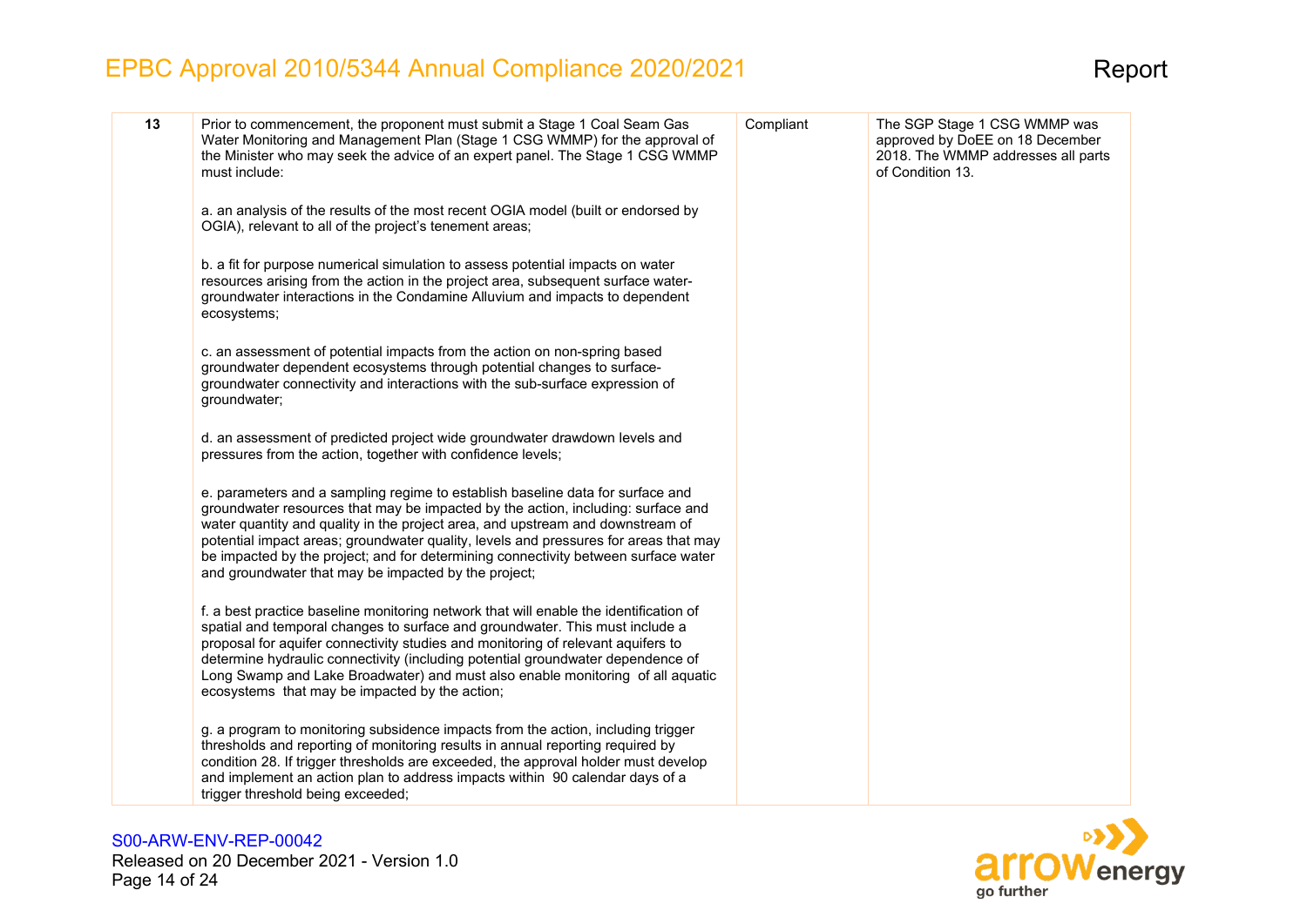h. provisions to make monitoring results publicly available on the approval holder's website to facilitate a greater understanding of cumulative impacts;

i. a discussion on how the approval holder is contributing to the Joint Industry Plan, including its periodic review. The approval holder must contribute to the Joint Industry Plan and comply with any part of the Joint Industry Plan, or future iterations of the Joint Industry Plan, that applies to the approval holder;

j. a groundwater early warning monitoring system, including:

i. groundwater drawdown limits for all consolidated aquifers potentially impacted by the action, excluding the Walloon Coal Measures;

ii. for the Condamine Alluvium, appropriate triggers and groundwater limits and a rationale for their selection;

iii. early warning indicators and trigger thresholds, including for Lake Broadwater, Long Swamp and other groundwater dependent ecosystems that may potentially be impacted by the action, including those that may occur outside the project area and may be impacts by the action; and

iv. investigation, management and mitigation actions, including substation and/or groundwater repressurisation, for both early warning indicators and trigger thresholds to address flux impacts on the Condamine Alluvium.

k. early warning indicators and trigger thresholds, including corrective actions for both early warning indicators and trigger thresholds, for aquatic ecology and aquatic ecosystems;

I. a CSG water management strategy for produced salt/brine, which discusses how co-produced water and brine will be managed for the action, including in the context of other coal seam gas activities in the Surat Basin;

m. an analysis of how the approval holder will utilise beneficial use and/or groundwater repressurisation techniques to manage produced CSG water from the action, and how any potential adverse impacts associated with groundwater repressurisation will be managed;

n. a discharge strategy, consistent with the recommendations and requirements of the Department of the Environment and Heritage Protection in its Assessment Report (pages 94 to 95 and pages 254 to 255) and that includes scenarios

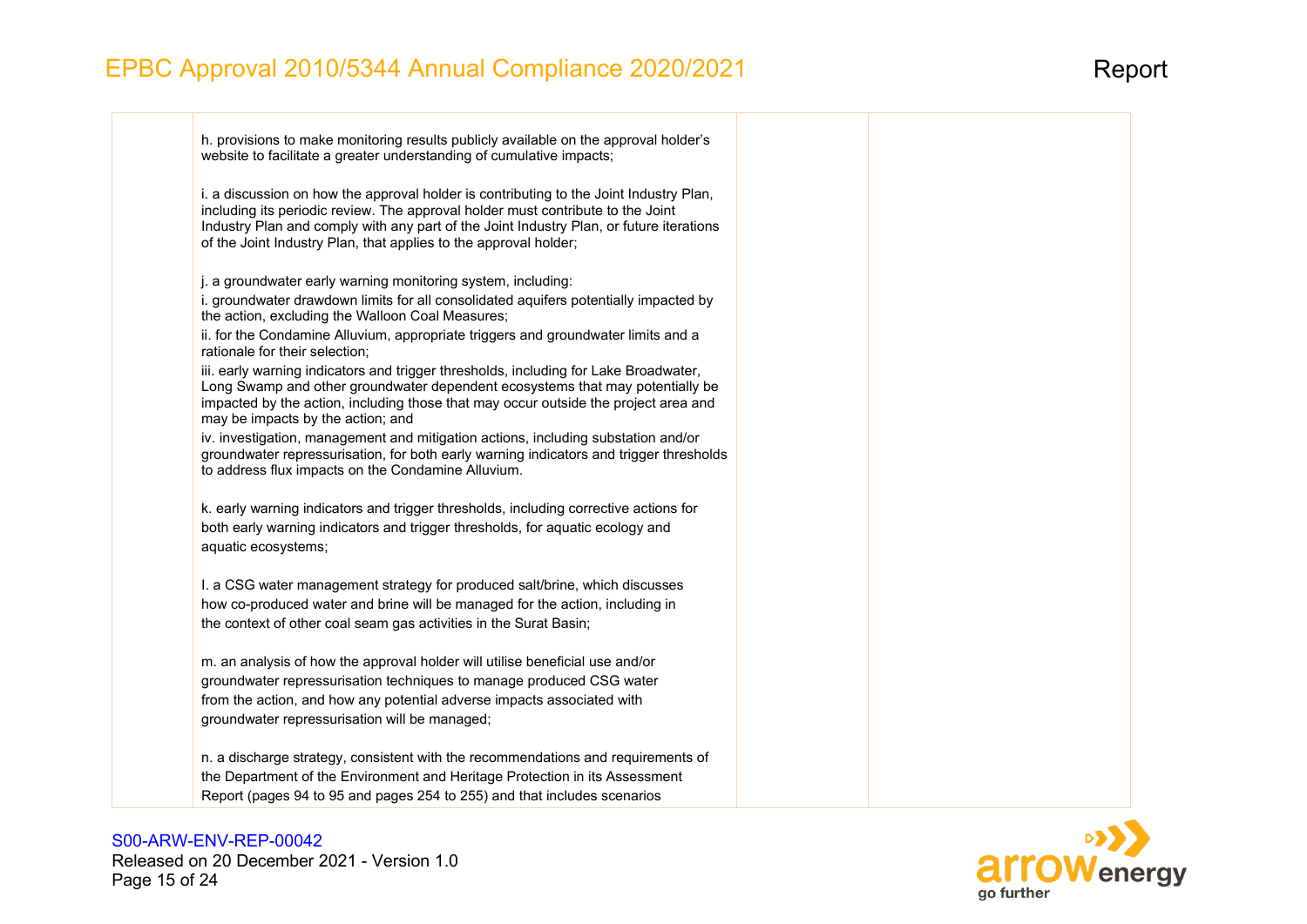| <b>Condition</b> | <b>Description</b>                                                                                                                                                                                                                                                                                                                                                                                                                                                                                                                                                                                                                                                                                                                                                                                     | Compliant/non-<br>compliant or not<br>applicable | <b>Compliance status</b>                                                                                                                                                            |
|------------------|--------------------------------------------------------------------------------------------------------------------------------------------------------------------------------------------------------------------------------------------------------------------------------------------------------------------------------------------------------------------------------------------------------------------------------------------------------------------------------------------------------------------------------------------------------------------------------------------------------------------------------------------------------------------------------------------------------------------------------------------------------------------------------------------------------|--------------------------------------------------|-------------------------------------------------------------------------------------------------------------------------------------------------------------------------------------|
|                  | where discharge may be required, the quality of discharge water (including<br>water treated by reverse osmosis), the number and location of monitoring sites<br>(including upstream and downstream sites), frequency of monitoring and how<br>the data from monitoring will be analysed and reported, including<br>recommendations on any changes or remedial actions that would be required;                                                                                                                                                                                                                                                                                                                                                                                                          |                                                  |                                                                                                                                                                                     |
|                  | o. a flood risk assessment for processing facilities and any raw co-produced water<br>and brine dams, which addresses flood risks to the environment from the action<br>in the case of a 1:1000 ARI event. The risk assessment should estimate the<br>consequences if major project infrastructure was subject to such an event,<br>including release of brine and chemicals into the environment;<br>p. a cumulative impact assessment based on the outputs of the OGIA model<br>which integrates groundwater model outputs with known and potential<br>groundwater dependent ecosystems and presents the outputs in map form.<br>Contribute to investigations coordinated through the OGIA to assess<br>hydrological and ecological characteristics of impacted groundwater<br>dependent ecosystems; |                                                  |                                                                                                                                                                                     |
|                  | q. details of performance measures; annual reporting to the Department; and<br>publication of reports on the internet; and                                                                                                                                                                                                                                                                                                                                                                                                                                                                                                                                                                                                                                                                             |                                                  |                                                                                                                                                                                     |
|                  | r. an explanation of how the Stage 1 CSG WMMP will contribute to work<br>undertaken by other CSG proponents in the Surat Basin to understand<br>cumulative impacts, including at the local and regional scale, and maximise<br>environmental benefit.                                                                                                                                                                                                                                                                                                                                                                                                                                                                                                                                                  |                                                  |                                                                                                                                                                                     |
| 14               | The Stage 1 CSG WMMP must be peer reviewed by a suitably qualified water<br>resources experts approved by the Minister in writing. The peer review must be<br>submitted to the Minister together with the Stage 1 CSG WMMP and a statement<br>from the suitably qualified. water resources expert(s) stating that they carried out the<br>peer review and endorse the findings of the Stage 1 CSG WMMP.                                                                                                                                                                                                                                                                                                                                                                                                | Compliant                                        | The approved SGP Stage 1 CSG<br>WMMP was peer reviewed by a 3rd<br>party reviewer on 14 December 2017<br>and the review submitted to the<br>Minister prior to approval of the WMMP. |
| 15               | The approval holder must not exceed the groundwater drawdown or groundwater<br>limits for each aquifer specified in the Stage 1 CSG WMMP.                                                                                                                                                                                                                                                                                                                                                                                                                                                                                                                                                                                                                                                              | Compliant                                        | Arrow has not exceeded the<br>groundwater drawdown or groundwater<br>limits specified in the approved SGP<br>Stage 1 CSG WMMP.                                                      |

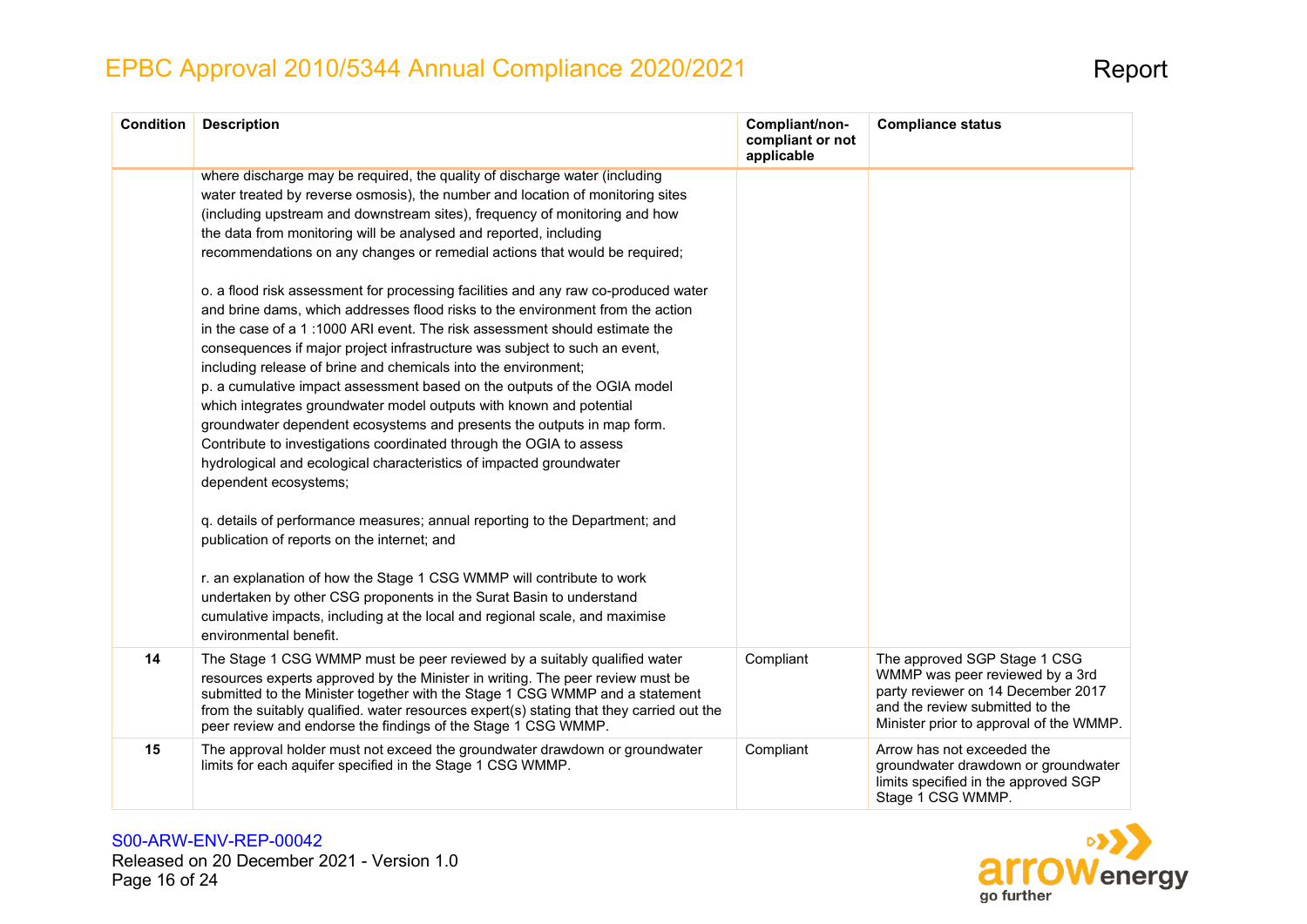| <b>Condition</b> | <b>Description</b>                                                                                                                                                                                                                                                                                                                                                                                                                                                                                                                                                                                                                                                                                                                                                                                                                                                          | Compliant/non-<br>compliant or not<br>applicable | <b>Compliance status</b>                                                                                                                                                                                                                                                                                                                                                                                                                                                                                                                                                                                                                                                                                                                                     |
|------------------|-----------------------------------------------------------------------------------------------------------------------------------------------------------------------------------------------------------------------------------------------------------------------------------------------------------------------------------------------------------------------------------------------------------------------------------------------------------------------------------------------------------------------------------------------------------------------------------------------------------------------------------------------------------------------------------------------------------------------------------------------------------------------------------------------------------------------------------------------------------------------------|--------------------------------------------------|--------------------------------------------------------------------------------------------------------------------------------------------------------------------------------------------------------------------------------------------------------------------------------------------------------------------------------------------------------------------------------------------------------------------------------------------------------------------------------------------------------------------------------------------------------------------------------------------------------------------------------------------------------------------------------------------------------------------------------------------------------------|
| 16               | Unless otherwise agreed in writing by the Minister, the approval holder must not<br>commence the action until the Stage 1 CSG WMMP is approved in writing by the<br>Minister. The approved Stage 1 CSG WMMP must be implemented.                                                                                                                                                                                                                                                                                                                                                                                                                                                                                                                                                                                                                                            | Compliant                                        | Arrow is implementing the WMMP<br>noting that as per Section 9.2.4 of the<br>SGP Stage 1 CSG WMMP, an annual<br>report on the WMMP will be prepared<br>for the preceding 12 month period. It<br>will be submitted to the Department and<br>published on Arrow's website within<br>three months of every 12-month<br>anniversary of the commencement of<br>the SGP. Annual reporting of the Stage<br>1 CSG WMMP will cease following<br>commencement of the Stage 2<br>(Updated) CSG WMMP, which will<br>include all matters relating to the Stage<br>1 CSG WMMP and supersede the<br>Stage 1 reporting requirements.<br>The SGP commenced on 22 October<br>2020 and the first annual report will be<br>for the period 22 October 2020 to 21<br>October 2021. |
| 17               | The approval holder must submit an updated CSG Water Monitoring and<br>Management Plan (Updated CSG WMMP) for the written approval of the Minister.<br>The Updated CSG WMMP must:<br>a. include all matters in the Stage 1 CSG WMMP, and discuss how the Stage 1<br>CSG WMMP is informing adaptive management for the Updated CSG WMMP;<br>b. include any updated modelling for the project, including in respect of the OGIA<br>model or any updates to the OGIA model by OGIA;<br>c. include an explanation of how the approval holder will contribute to the<br>Condamine Interconnectivity Research Project. The Updated CSG WMMP<br>must present the findings of the Condamine Interconnectivity Research project<br>and any modelling done by the OGIA to validate predicted drawdown and a<br>review of trigger thresholds and corrective activities for the action; | Compliant                                        | The SGP Updated CSG WMMP was<br>approved by the Minister on 22<br>November 2019. The WMMP<br>addresses all parts of Condition 17.                                                                                                                                                                                                                                                                                                                                                                                                                                                                                                                                                                                                                            |

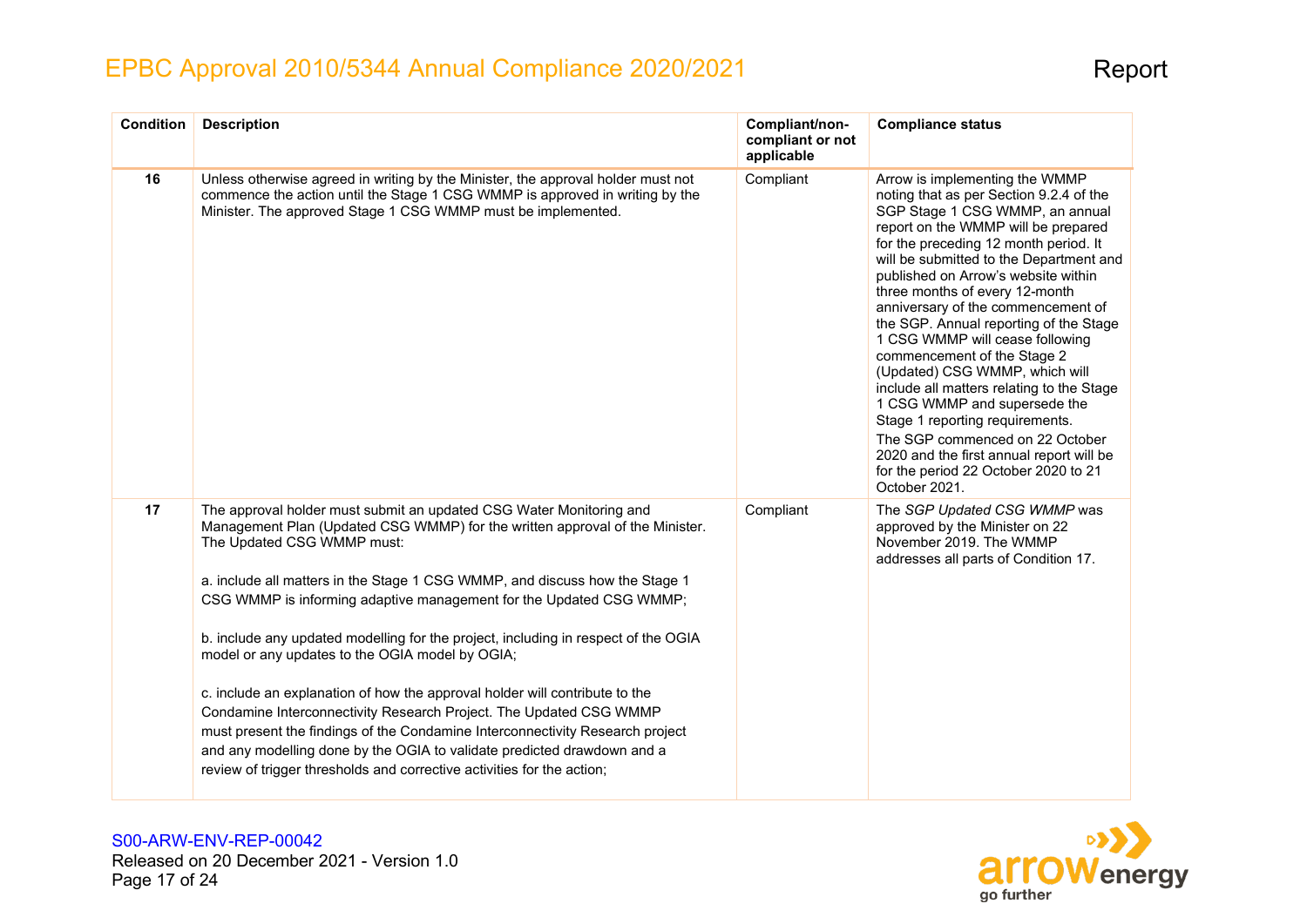| <b>Condition</b> | <b>Description</b>                                                                                                                                                                                                                                                                                                                                                                                                                                                                                                                                                                                      | Compliant/non-<br>compliant or not<br>applicable | <b>Compliance status</b> |
|------------------|---------------------------------------------------------------------------------------------------------------------------------------------------------------------------------------------------------------------------------------------------------------------------------------------------------------------------------------------------------------------------------------------------------------------------------------------------------------------------------------------------------------------------------------------------------------------------------------------------------|--------------------------------------------------|--------------------------|
|                  | d. report on the potential for flow reversal from the Condamine Alluvium to                                                                                                                                                                                                                                                                                                                                                                                                                                                                                                                             |                                                  |                          |
|                  | underlying aquifers, based on data obtained during the Stage 1 CSG WMMP;                                                                                                                                                                                                                                                                                                                                                                                                                                                                                                                                |                                                  |                          |
|                  | e. review and update the monitoring network in Stage 1 WMMP to reflect changes in<br>understanding of impacts to water resources, including from baseline monitoring and<br>relevant research:                                                                                                                                                                                                                                                                                                                                                                                                          |                                                  |                          |
|                  | f. identify any predicted changes in stream connectivity due to groundwater<br>drawdown from the action and assess potential impacts to groundwater dependent<br>ecosystems due to any predicted changes in stream connectivity, including to water<br>quality, quantity and ecology;                                                                                                                                                                                                                                                                                                                   |                                                  |                          |
|                  | g. address any uncertainty in the groundwater-dependency of ecosystems and<br>springs with supporting evidence from field-based investigations for any<br>groundwater-dependent ecosystems and springs confirmed in the OGIA<br>model;                                                                                                                                                                                                                                                                                                                                                                  |                                                  |                          |
|                  | h. provide details of an ongoing monitoring plan that:<br>i. sets out the frequency of monitoring and rationale for the frequency;<br>ii. includes continued collection of baseline data for each monitoring site over<br>the life of the project;<br>iii. outlines the approach to be taken to analyse the results including the<br>methods to determine trends to indicate potential impacts; and<br>iv. builds on the groundwater early warning system required at condition 13 (j)<br>and sets out early warning indicators and trigger thresholds and limits for<br>groundwater and surface water. |                                                  |                          |
|                  | i. include a risk based exceedance response plan that details the corrective<br>activities the approval holder will take and the timeframes in which those<br>activities will be undertaken if: early warning indicators and trigger threshold<br>values contained in the Updated CSG WMMP are exceeded, or there are any<br>emergency discharges.                                                                                                                                                                                                                                                      |                                                  |                          |

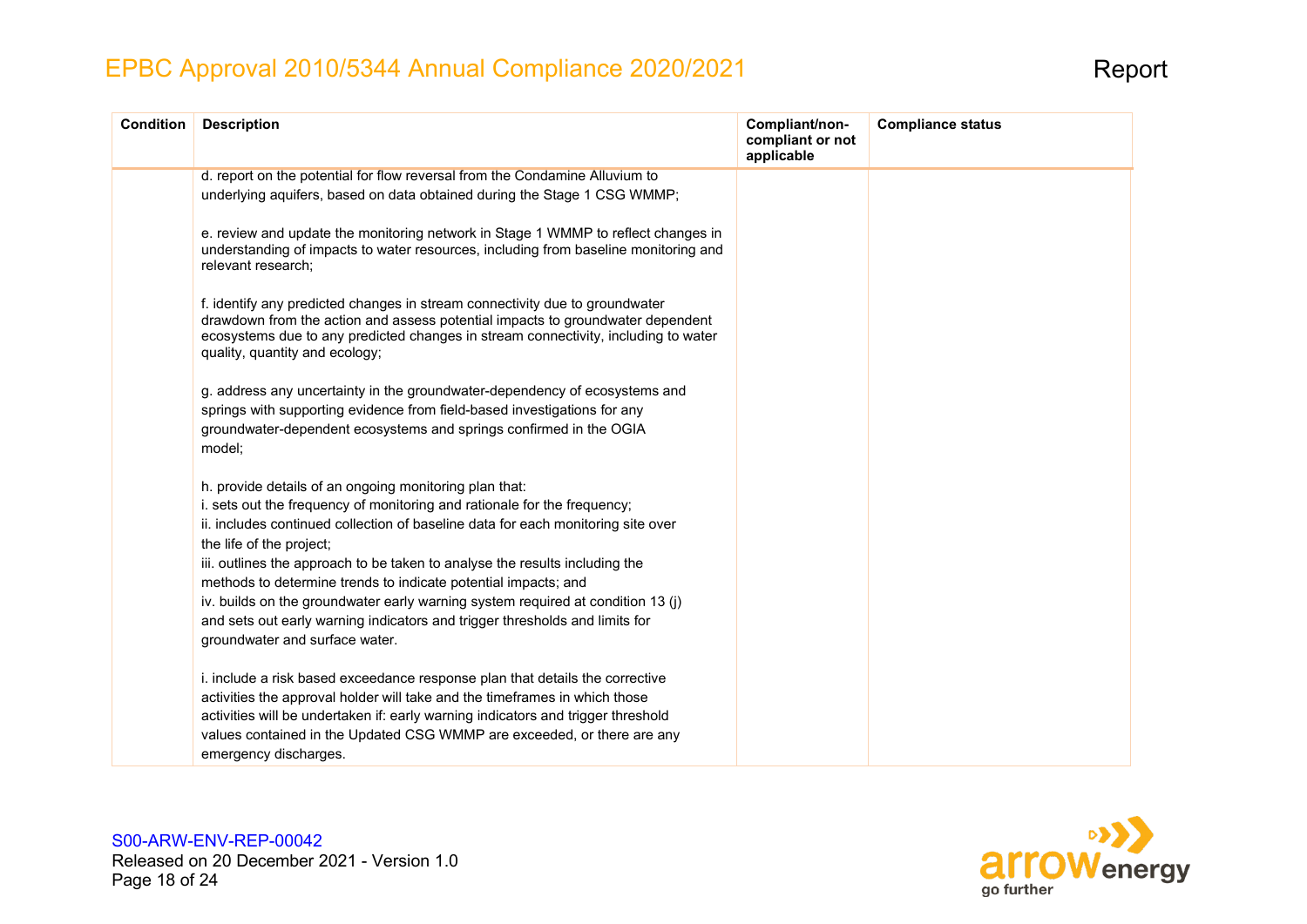| <b>Condition</b> | <b>Description</b>                                                                                                                                                                                                                                                                                                                                                                                                                                                                                                                                | Compliant/non-<br>compliant or not<br>applicable | <b>Compliance status</b>                                                                                                                                                                                                                                                                                                                                                                                                                                                   |
|------------------|---------------------------------------------------------------------------------------------------------------------------------------------------------------------------------------------------------------------------------------------------------------------------------------------------------------------------------------------------------------------------------------------------------------------------------------------------------------------------------------------------------------------------------------------------|--------------------------------------------------|----------------------------------------------------------------------------------------------------------------------------------------------------------------------------------------------------------------------------------------------------------------------------------------------------------------------------------------------------------------------------------------------------------------------------------------------------------------------------|
| 18               | The Updated CSG WMMP must be peer reviewed by a suitably qualified water<br>resources expertls approved by the Minister in writing prior to the plan being<br>submitted to the Minister for approval. The approval holder must, at the same time as<br>the Updated CSG WMMP is submitted for approval, provide to the Minister:<br>a. a copy of the peer review; and<br>b. a statement from the suitably qualified water resources expertls stating that<br>they carried out the peer review and endorse the findings of the Updated CSG<br>WMMP. | Compliant                                        | The approved SGP Updated CSG<br>WMMP was peer reviewed by a 3rd<br>party reviewer on 19 March 2019 and<br>the review submitted to the Minister<br>prior to approval of the WMMP.                                                                                                                                                                                                                                                                                           |
| 19               | The approval holder must not exceed the groundwater drawdown or groundwater<br>limits specified in the approved Updated CSG WMMP.                                                                                                                                                                                                                                                                                                                                                                                                                 | Compliant                                        | Based on the available data at the time<br>of writing, Arrow has not exceeded the<br>groundwater drawdown or groundwater<br>limits specified in the approved SGP<br>Updated CSG WMMP. A full<br>comparison of monitoring data against<br>the approved early warning monitoring<br>system will be provided in the annual<br>report.<br>The SGP commenced on 22 October<br>2020 and the first annual report will be<br>for the period 22 October 2020 to 21<br>October 2021. |
| 20               | The Minister may direct, in writing, that the approval holder cease water or gas<br>extraction from one or more coal seam gas production wells, or water discharge or<br>use, if:<br>a an early warning indicator, trigger threshold or limit is exceeded, and<br>b. the Minister is not satisfied that the corrective activities proposed or taken by the<br>approval holder will reduce likely impacts on matters of national environmental<br>significance (MNES) to acceptable levels.                                                        | Not applicable                                   | Arrow has not received any notification<br>from the Minister.                                                                                                                                                                                                                                                                                                                                                                                                              |
| 20A              | If condition 20 applies, the Minister may direct the approval holder to implement<br>alternative corrective activities at the expense of the approval holder, provided those<br>corrective activities are unlikely to have a significant impact on MNES.                                                                                                                                                                                                                                                                                          | Not applicable                                   | Arrow has not received any notification<br>from the Minister.                                                                                                                                                                                                                                                                                                                                                                                                              |

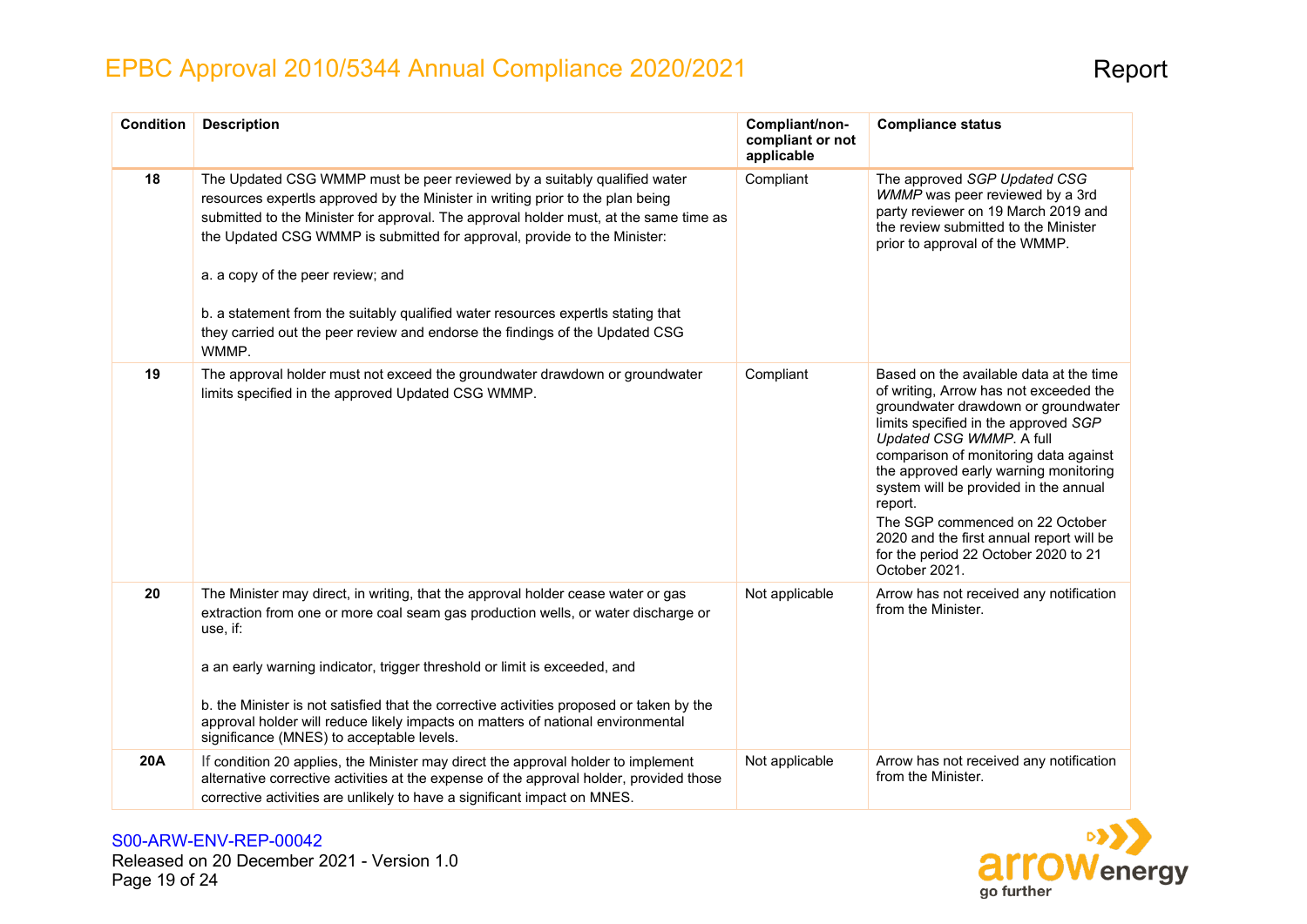| <b>Condition</b> | <b>Description</b>                                                                                                                                                                                                                                                                                                                                                                                                                                                                                                                                                                                     | Compliant/non-<br>compliant or not<br>applicable | <b>Compliance status</b>                                                                                                                                                                                                                                                                                                                                                                                                                                                                                                                                                                                                                                                                           |
|------------------|--------------------------------------------------------------------------------------------------------------------------------------------------------------------------------------------------------------------------------------------------------------------------------------------------------------------------------------------------------------------------------------------------------------------------------------------------------------------------------------------------------------------------------------------------------------------------------------------------------|--------------------------------------------------|----------------------------------------------------------------------------------------------------------------------------------------------------------------------------------------------------------------------------------------------------------------------------------------------------------------------------------------------------------------------------------------------------------------------------------------------------------------------------------------------------------------------------------------------------------------------------------------------------------------------------------------------------------------------------------------------------|
| 20B              | If condition 20 applies, the approval holder must not recommence such extraction or<br>discharge or use until the Minister has given approval in writing for the<br>recommencement<br>of that extraction, discharge or use.<br>a. Approval to recommence such extraction, discharge or use may be subject to such<br>conditions as the Minister considers reasonably necessary to ensure that impacts on<br>MNES will be acceptable.<br>b. If the Minister approves the recommencement of extraction, discharge or use<br>subject to conditions, the approval holder must comply with such conditions. | Not applicable                                   | Arrow has not received any notification<br>from the Minister.                                                                                                                                                                                                                                                                                                                                                                                                                                                                                                                                                                                                                                      |
| 21               | The approval holder must not commence the extraction of gas from any coal seam<br>gas production wells unless the Updated CSG WMMP has been approved by the<br>Minister in writing. The approved Updated CSG WMMP must be implemented. The<br>Stage 1 CSG WMMP will apply until the commencement of the approved Updated<br>CSG WMMP.                                                                                                                                                                                                                                                                  | Compliant                                        | The SGP Updated CSG WMMP was<br>approved by the Minister on 22<br>November 2019. No extraction of water<br>or coal seam gas authorised under this<br>approval occurred prior to this approval.<br>Arrow is implementing the SGP<br>Updated CSG WMMP. An annual<br>report on the Updated CSG WMMP will<br>be prepared for the preceding 12<br>month period. It will be submitted to the<br>Department and published on Arrow's<br>website within three months of every<br>12-month anniversary of the<br>commencement of the SGP. Each<br>annual report will present a summary<br>of progress towards Arrow's<br>commitments and document Arrow's<br>compliance against the approval<br>conditions. |

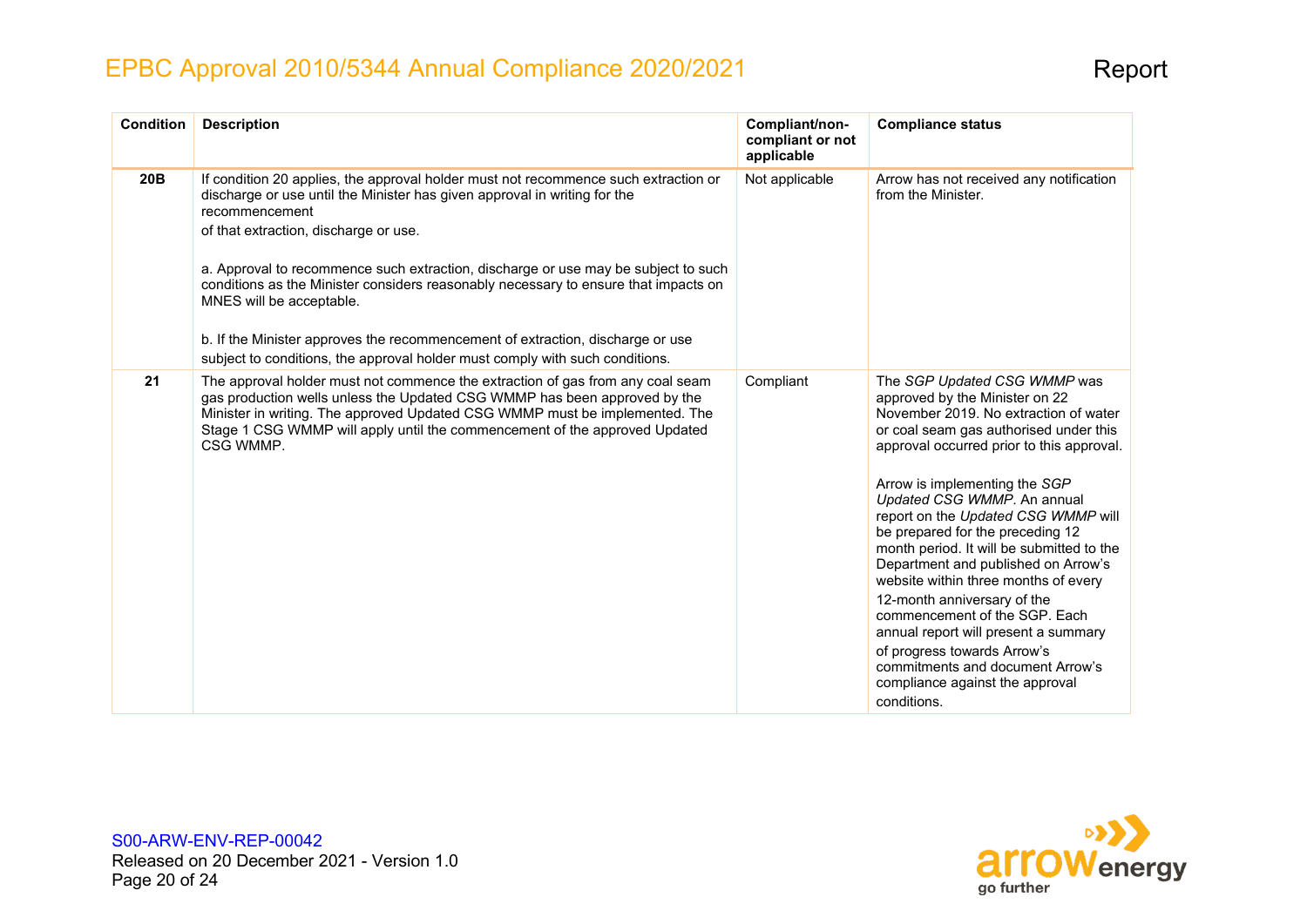| <b>Condition</b> | <b>Description</b>                                                                                                                                                                                                                                                               | Compliant/non-<br>compliant or not<br>applicable | <b>Compliance status</b>                                                                                       |
|------------------|----------------------------------------------------------------------------------------------------------------------------------------------------------------------------------------------------------------------------------------------------------------------------------|--------------------------------------------------|----------------------------------------------------------------------------------------------------------------|
| 21A              | If the Minister has approved the Updated CSG WMMP, the approval holder may<br>Compliant<br>commence extraction of gas from:                                                                                                                                                      |                                                  | The SGP Updated CSG WMMP was<br>approved by the Minister on 22<br>November 2019. Arrow has not yet             |
|                  | a. 250 coal seam gas production wells;                                                                                                                                                                                                                                           |                                                  | commenced extraction of gas from up<br>to 250 CSG production wells.                                            |
|                  | b. a larger number of coal seam gas production wells as specified by the Minister if<br>he or she is satisfied that:                                                                                                                                                             |                                                  |                                                                                                                |
|                  | i. the approval holder has commenced gas extraction from at least 125 coal seam<br>gas production wells;                                                                                                                                                                         |                                                  |                                                                                                                |
|                  | ii. the approval holder has requested an increase in the number of wells from which<br>gas can be extracted under the approved Updated CSG WMMP; and                                                                                                                             |                                                  |                                                                                                                |
|                  | iii. extraction of gas from the additional number of coal seam gas production wells will<br>not have an unacceptable impact on MNES.                                                                                                                                             |                                                  |                                                                                                                |
| 23               | If the OGIA model ceases to exist, the approval holder must:                                                                                                                                                                                                                     | Not applicable                                   | The current OGIA model remains valid.                                                                          |
|                  | a. submit an alternate model that replaces the OGIA model for the approval of the<br>Minister;                                                                                                                                                                                   |                                                  |                                                                                                                |
|                  | b. revise the Updated CSG WMMP to incorporate the approved alternate model, and<br>submit the revised plan to the Minister for approval; and                                                                                                                                     |                                                  |                                                                                                                |
|                  | c. implement the approved revised plan.                                                                                                                                                                                                                                          |                                                  |                                                                                                                |
| 25               | The Minister may, by written request to the approval holder, require the Stage 1 CSG<br>WMMP or the Updated CSG WMMP to be revised, including to address expert<br>advice. Any request must be acted on by the approval holder within the timeframe<br>specified in the request. | Not applicable                                   | Arrow has not received any notification<br>from the Minister.                                                  |
| 26               | Within 20 business days after the commencement of the action, the approval holder<br>must advise the Department in writing of the actual date of commencement.                                                                                                                   | Compliant                                        | The Department was advised of the<br>commencement of Project Stage 1 (22<br>October 2020) on 18 November 2020. |

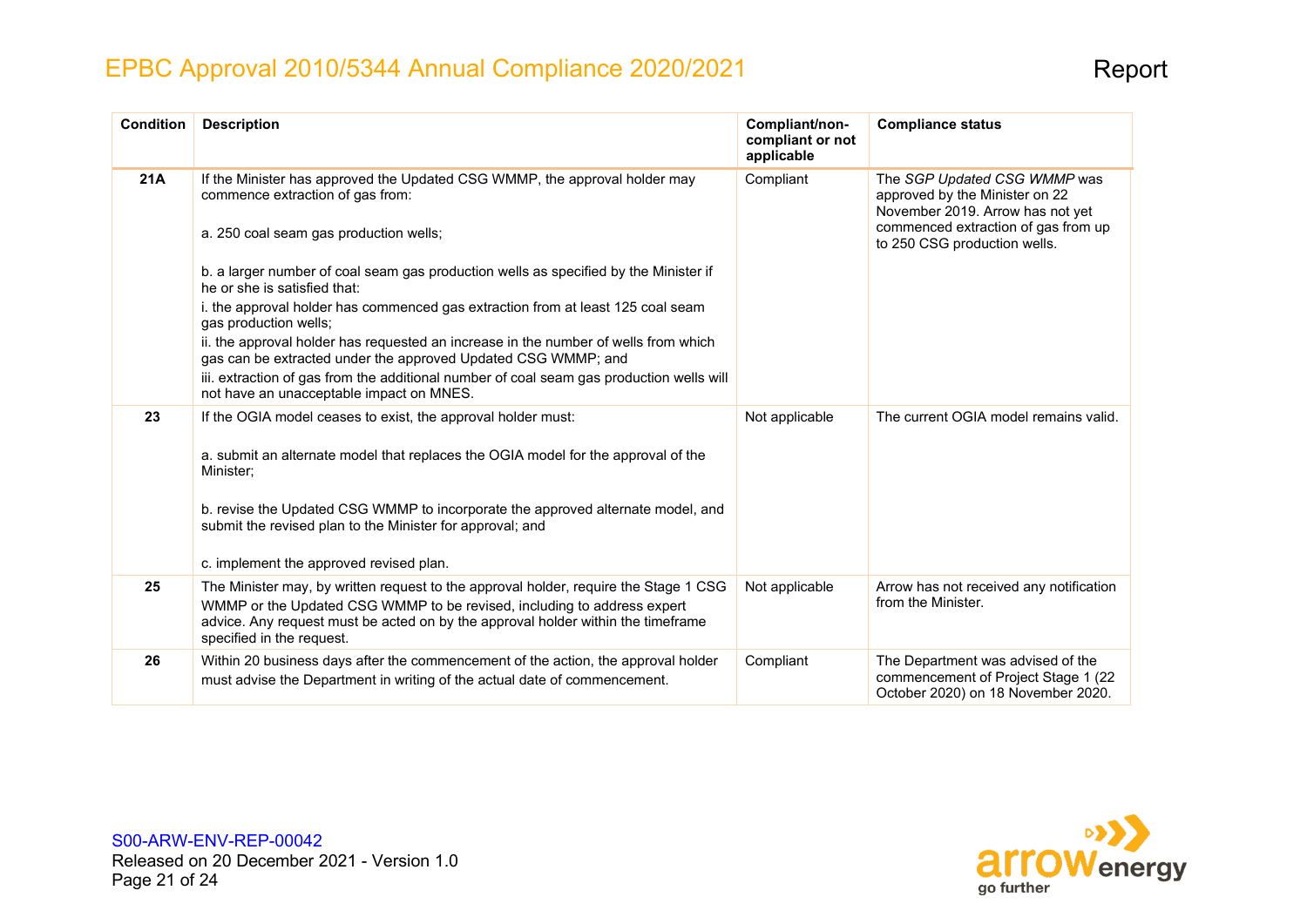| <b>Condition</b> | <b>Description</b>                                                                                                                                                                                                                                                                                                                                                                                                                                                                                                                                                                                                                                                                                                                                                                                               | Compliant/non-<br>compliant or not<br>applicable | <b>Compliance status</b>                                                                                                                                                                                                                          |
|------------------|------------------------------------------------------------------------------------------------------------------------------------------------------------------------------------------------------------------------------------------------------------------------------------------------------------------------------------------------------------------------------------------------------------------------------------------------------------------------------------------------------------------------------------------------------------------------------------------------------------------------------------------------------------------------------------------------------------------------------------------------------------------------------------------------------------------|--------------------------------------------------|---------------------------------------------------------------------------------------------------------------------------------------------------------------------------------------------------------------------------------------------------|
| 27               | The approval holder must maintain accurate records substantiating all activities<br>associated with or relevant to the conditions of approval, including measures taken to<br>implement the management plans, reports or strategies required by this approval,<br>and make them available upon request to the Department. The annual report<br>(condition 28) must state all confirmed cases of non-compliance along with details of<br>any remedial actions. Such records may be subject to audit by the Department or an<br>independent auditor in accordance with section 458 of the EPBC Act, or used to<br>verify compliance with the conditions of approval. Summaries of audits will be posted<br>on the Department's website. The results of audits may also be publicised through<br>the general media. | Compliant                                        | Records of the implementation of<br>Management Plans prepared for the<br>EPBC approval are stored in Arrow file<br>directories.                                                                                                                   |
| 28               | Within three months of every 12 month anniversary of the commencement of the<br>action, the approval holder must publish a report on its website for the life of the<br>approval outlining how they have been compliant with the conditions of this approval<br>over the previous 12 months, including implementation of any management plans as<br>specified in the conditions. The approval holder must also report against disturbance<br>limits. Documentary evidence providing proof of the date of publication and<br>noncompliance with any of the conditions of this approval must be provided to the<br>Department at the same time as the compliance report is published.                                                                                                                              | Compliant                                        | This report has been published to<br>provide information required by<br>Condition 28 for the current reporting<br>period (being 22 October 2020 to 21<br>October 2021). The report was<br>published within the required three<br>month timeframe. |

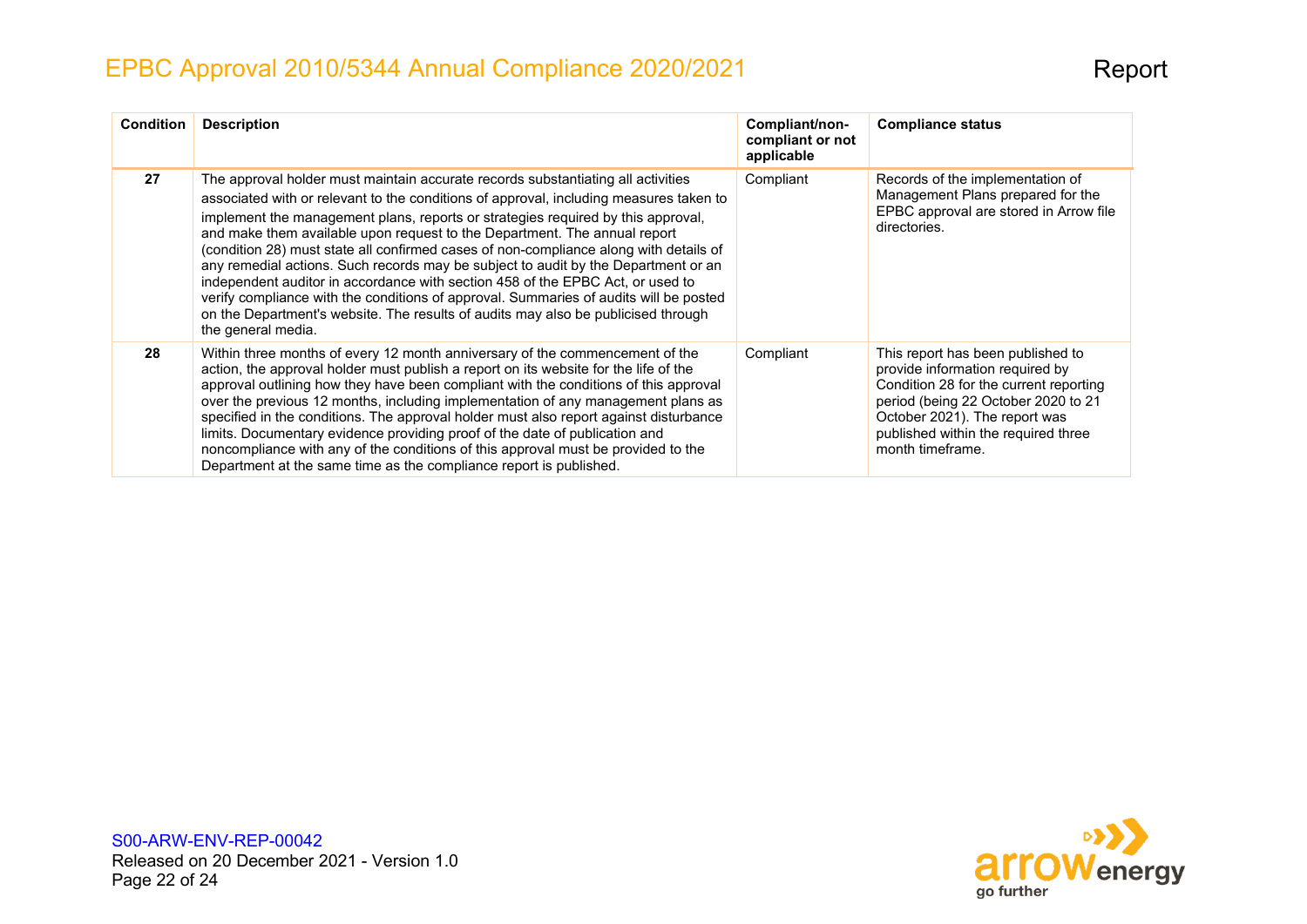| <b>Condition</b> | <b>Description</b>                                                                                                                                                                                                                                                                                                                                                                                                                                                                                                                                                                                                                                                                                                                                                                                                                                                                                                                                              | Compliant/non-<br>compliant or not<br>applicable | <b>Compliance status</b>                                                   |
|------------------|-----------------------------------------------------------------------------------------------------------------------------------------------------------------------------------------------------------------------------------------------------------------------------------------------------------------------------------------------------------------------------------------------------------------------------------------------------------------------------------------------------------------------------------------------------------------------------------------------------------------------------------------------------------------------------------------------------------------------------------------------------------------------------------------------------------------------------------------------------------------------------------------------------------------------------------------------------------------|--------------------------------------------------|----------------------------------------------------------------------------|
| 29               | The approval holder must notify the Department in writing of potential non-<br>compliance the date this with any condition of this approval as soon as practical and<br>within no later than ten instrument is signed business days of becoming aware of the<br>potential non-ompliance. The notice provided to the Department under this condition<br>must specify:<br>a. the condition which the approval holder has potentially breached;<br>b. the nature of the potential non-compliance;<br>c. when and how the approval holder became aware of the non-compliance;<br>d. how the non-compliance will affect the approved action;<br>e. how the non-compliance will affect the anticipated impacts of the approved action,<br>in particular how the non-compliance will affect the impacts on the MNES;<br>f. the measures the approval holder will take to address the impacts of the non-<br>compliance on the MNES and rectify the non-compliance; and | Not applicable                                   | No potential non-compliances have<br>occurred during the reporting period. |
|                  | g. the time by when the approval holder will rectify the non-compliance.                                                                                                                                                                                                                                                                                                                                                                                                                                                                                                                                                                                                                                                                                                                                                                                                                                                                                        |                                                  |                                                                            |
| 30               | Upon the direction of the Minister, the approval holder must ensure that an<br>independent audit of compliance with the conditions of approval is conducted and a<br>report submitted to the Minister. The independent auditor must be approved by the<br>Minister prior to the commencement of the audit. Audit criteria must be agreed to by<br>the Minister and the audit report must address the criteria to the satisfaction of the<br>Minister.                                                                                                                                                                                                                                                                                                                                                                                                                                                                                                           | Not applicable                                   | Arrow has not received any notification<br>from the Minister.              |